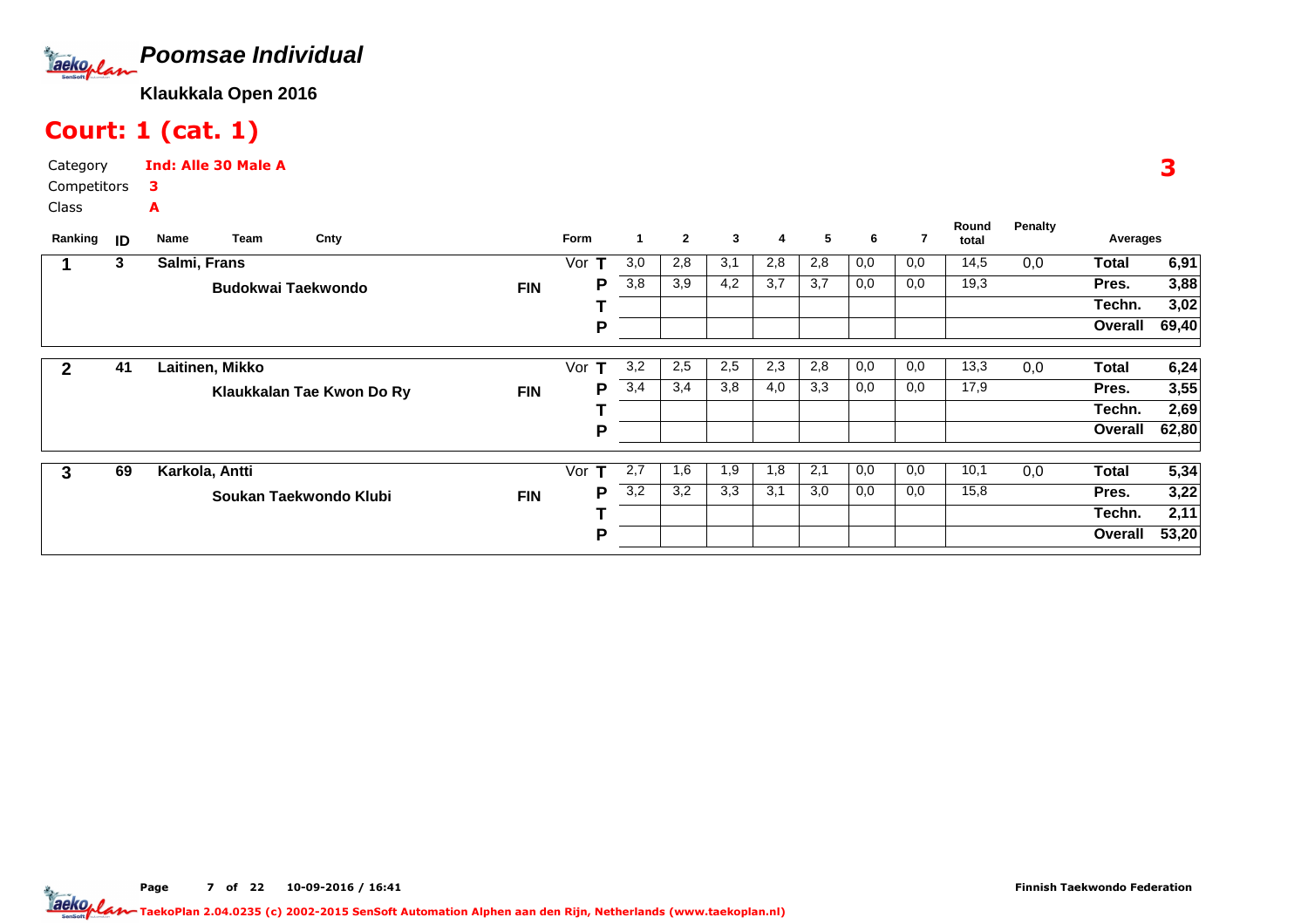

Ind: Juniorit Female A

# Court: 1 (cat. 2)

6A

CategoryCompetitors

Class

2

| Ranking      | ID              | Team<br>Cnty<br>Name         |            | Form                         | $\mathbf{1}$     | $\overline{2}$   | 3   | 4   | 5   | 6                | $\overline{7}$ | Round<br>total | <b>Penalty</b>   | Averages     |       |
|--------------|-----------------|------------------------------|------------|------------------------------|------------------|------------------|-----|-----|-----|------------------|----------------|----------------|------------------|--------------|-------|
| $\mathbf 1$  | 10              | Huuskonen, Eevi              |            | $\overline{\text{Vor } T}$   | 3,1              | 3,2              | 2,6 | 2,4 | 2,9 | 0,0              | 0,0            | 14,2           | 0,0              | Total        | 6,85  |
|              |                 | <b>Espoo Hwarang Team Ry</b> | <b>FIN</b> | Þ                            | $\overline{4,1}$ | 4,0              | 3,8 | 3,4 | 3,7 | 0,0              | 0,0            | 19,0           |                  | Pres.        | 3,85  |
|              |                 |                              |            |                              |                  |                  |     |     |     |                  |                |                |                  | Techn.       | 3,00  |
| $\mathbf{A}$ |                 |                              |            | P                            |                  |                  |     |     |     |                  |                |                |                  | Overall      | 68,10 |
| 4            | 8               | Tammila, Ida                 |            | Vor<br>т                     | 1,5              | 2,0              | 2,3 | 1,9 | 1,8 | $\overline{0,0}$ | 0,0            | 09,5           | $\overline{0,0}$ | <b>Total</b> | 5,55  |
|              |                 | <b>Budokwai Taekwondo</b>    | <b>FIN</b> | Þ                            | 3,2              | 3,7              | 3,5 | 3,1 | 3,2 | 0,0              | 0,0            | 16,7           |                  | Pres.        | 3,31  |
|              |                 |                              |            |                              |                  |                  |     |     |     |                  |                |                |                  | Techn.       | 2,23  |
| $\mathbf{A}$ |                 |                              |            | P                            |                  |                  |     |     |     |                  |                |                |                  | Overall      | 55,60 |
|              | $\overline{13}$ | Knutsson, Milla              |            | Vor<br>т                     | 1,8              | $\overline{1,9}$ | 2,2 | 1,9 | 1,8 | 0,0              | 0,0            | 09,6           | 0,0              | <b>Total</b> | 5,21  |
| 5            |                 |                              |            | P                            | 3,2              | 3,2              | 3,4 | 3,0 | 2,9 | 0,0              | 0,0            | 15,7           |                  | Pres.        | 3,13  |
|              |                 | <b>Espoo Hwarang Team Ry</b> | <b>FIN</b> |                              |                  |                  |     |     |     |                  |                |                |                  | Techn.       | 2,09  |
| $\mathbf{A}$ |                 |                              |            | P                            |                  |                  |     |     |     |                  |                |                |                  | Overall      | 52,50 |
|              |                 |                              |            |                              |                  |                  |     |     |     |                  |                |                |                  |              |       |
| 3            | 22              | Räkköläinen, Linda           |            | Vor<br>т                     | $\overline{2,1}$ | 2,6              | 2,1 | 1,9 | 2,6 | 0,0              | 0,0            | 11,3           | 0,0              | Total        | 5,67  |
|              |                 | Helsingin Itsepuolustuskoulu | <b>FIN</b> | P                            | 3,4              | $\overline{3,5}$ | 3,3 | 3,1 | 3,1 | 0,0              | 0,0            | 16,4           |                  | Pres.        | 3,29  |
|              |                 |                              |            |                              |                  |                  |     |     |     |                  |                |                |                  | Techn.       | 2,38  |
| $\mathbf{A}$ |                 |                              |            | P                            |                  |                  |     |     |     |                  |                |                |                  | Overall      | 56,90 |
| 6            | $\overline{83}$ | livarinen, Jessica           |            | Vor<br>т                     | 0,3              | 1,3              | 0,8 | 1,5 | 0,7 | 0,0              | 0,0            | 04,6           | 0,0              | <b>Total</b> | 4,26  |
|              |                 | Vihdin Taekwondoseura Ry     | <b>FIN</b> | P                            | 2,4              | 3,3              | 2,6 | 3,2 | 2,7 | 0,0              | 0,0            | 14,2           |                  | Pres.        | 2,85  |
|              |                 |                              |            |                              |                  |                  |     |     |     |                  |                |                |                  | Techn.       | 1,41  |
| $\mathbf{A}$ |                 |                              |            | P                            |                  |                  |     |     |     |                  |                |                |                  | Overall      | 43,40 |
| $\mathbf{2}$ | $\overline{20}$ | Mänty, Mira                  |            | $\overline{\text{Vor}}$<br>т | 2,6              | 2,4              | 2,5 | 1,8 | 2,4 | 0,0              | 0,0            | 11,7           | $\overline{0,0}$ | <b>Total</b> | 6,06  |
|              |                 |                              | <b>FIN</b> | P                            | 3,4              | 3,8              | 3,4 | 3,1 | 3,3 | 0,0              | 0,0            | 17,0           |                  | Pres.        | 3,43  |
|              |                 | Helsingin Itsepuolustuskoulu |            |                              |                  |                  |     |     |     |                  |                |                |                  | Techn.       | 2,63  |
| $\mathbf{A}$ |                 |                              |            | P                            |                  |                  |     |     |     |                  |                |                |                  | Overall      | 60,00 |
|              |                 |                              |            |                              |                  |                  |     |     |     |                  |                |                |                  |              |       |

Page 8 of 22 10-09-2016 / 16:41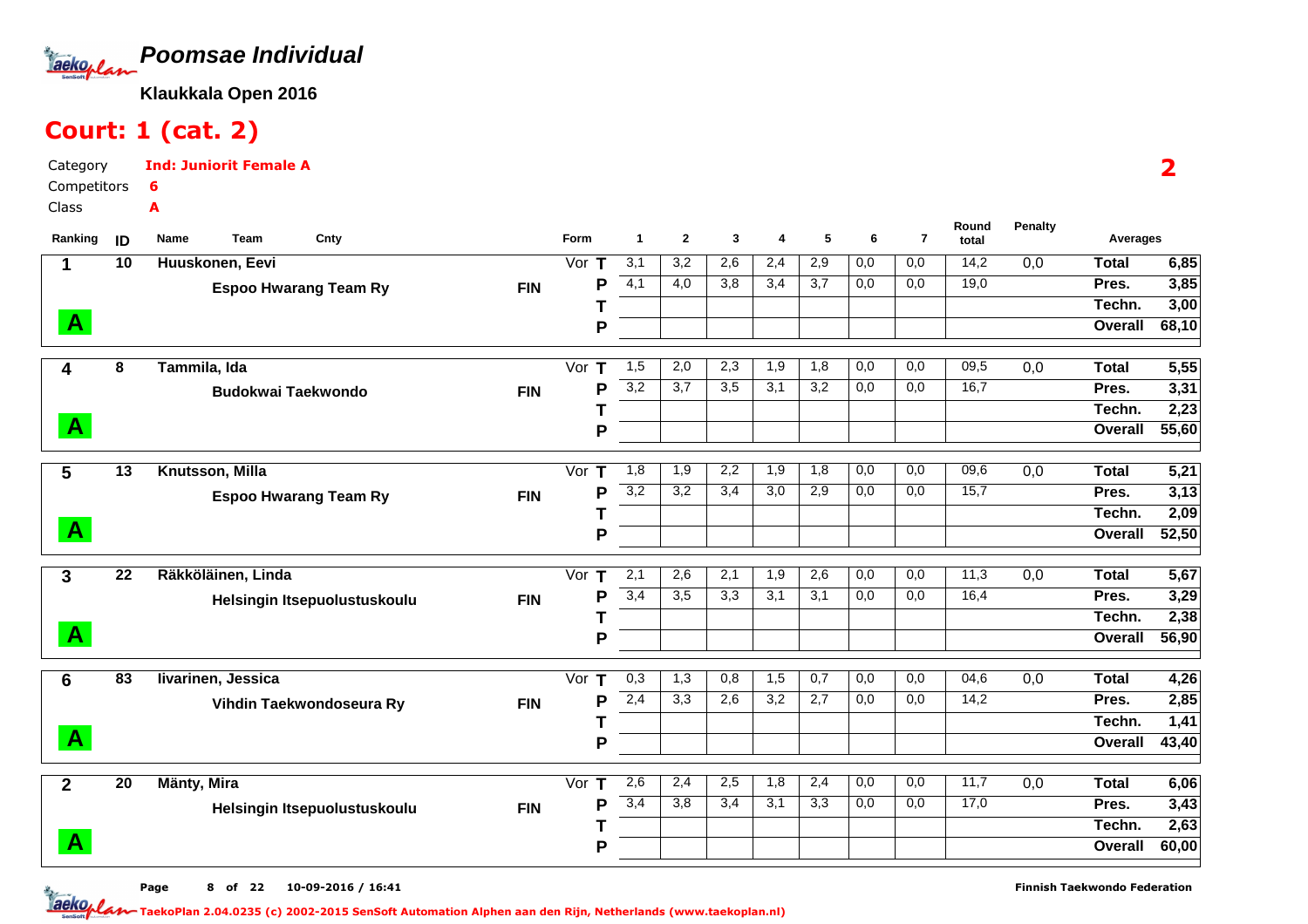

### Court: 1 (cat. 2)

Category CompetitorsClassInd: Juniorit Female A6A

| Ranking        | ID              | Name<br><b>Team</b>          | Cnty                         |            | Form     | 1                | $\mathbf{2}$     | 3                | 4   | 5                | 6   | $\overline{7}$   | Round<br>total | <b>Penalty</b> | Averages     |                   |
|----------------|-----------------|------------------------------|------------------------------|------------|----------|------------------|------------------|------------------|-----|------------------|-----|------------------|----------------|----------------|--------------|-------------------|
| 1              | 10              | Huuskonen, Eevi              |                              |            | Vor<br>т | $\overline{3,5}$ | 3,0              | $\overline{3,0}$ | 2,7 | $\overline{3,2}$ | 0,0 | 0,0              | 15,4           | 0,0            | <b>Total</b> | 6,94              |
|                |                 | <b>Espoo Hwarang Team Ry</b> |                              | <b>FIN</b> | P        | 4,2              | 4,1              | 3,9              | 3,4 | 4,1              | 0,0 | 0,0              | 19,7           |                | Pres.        | 4,01              |
|                |                 |                              |                              |            |          |                  |                  |                  |     |                  |     |                  |                |                | Techn.       | 2,92              |
|                |                 |                              |                              |            | P        |                  |                  |                  |     |                  |     |                  |                |                | Overall      | 69,30             |
| $\overline{2}$ | 22              | Räkköläinen, Linda           |                              |            | Vor $T$  | 3,0              | 3,0              | 2,6              | 2,6 | 2,9              | 0,0 | 0,0              | 14,1           | 0,0            | <b>Total</b> | 5,86              |
|                |                 |                              | Helsingin Itsepuolustuskoulu | <b>FIN</b> | Р        | 3,4              | $\overline{3,6}$ | 3,4              | 3,3 | 3,7              | 0,0 | $\overline{0,0}$ | 17,4           |                | Pres.        | 3,38              |
|                |                 |                              |                              |            |          |                  |                  |                  |     |                  |     |                  |                |                | Techn.       | 2,48              |
|                |                 |                              |                              |            | P        |                  |                  |                  |     |                  |     |                  |                |                | Overall      | 58,50             |
| 3              | 13              | Knutsson, Milla              |                              |            | Vor T    | 2,6              | 3,0              | 2,9              | 2,2 | 2,4              | 0,0 | 0,0              | 13,1           | 0,0            | <b>Total</b> | 5,81              |
|                |                 | <b>Espoo Hwarang Team Ry</b> |                              | <b>FIN</b> | P        | 3,2              | 3,7              | 3,6              | 3,2 | 3,4              | 0,0 | 0,0              | 17,1           |                | Pres.        | 3,38              |
|                |                 |                              |                              |            |          |                  |                  |                  |     |                  |     |                  |                |                | Techn.       | 2,43              |
|                |                 |                              |                              |            | P        |                  |                  |                  |     |                  |     |                  |                |                | Overall      | 57,80             |
| 4              | 8               | Tammila, Ida                 |                              |            | Vor $T$  | 2,6              | 3,0              | 2,8              | 2,0 | 2,7              | 0,0 | 0,0              | 13,1           | 0,0            | <b>Total</b> | $\overline{5,75}$ |
|                |                 | <b>Budokwai Taekwondo</b>    |                              | <b>FIN</b> | P        | $\overline{3,3}$ | 3,4              | 3,6              | 3,3 | 3,5              | 0,0 | 0,0              | 17,1           |                | Pres.        | 3,36              |
|                |                 |                              |                              |            |          |                  |                  |                  |     |                  |     |                  |                |                | Techn.       | 2,38              |
|                |                 |                              |                              |            | P        |                  |                  |                  |     |                  |     |                  |                |                | Overall      | 57,30             |
| 5              | $\overline{20}$ | Mänty, Mira                  |                              |            | Vor $T$  | 2,2              | 2,8              | 2,4              | 2,4 | 2,6              | 0,0 | 0,0              | 12,4           | 0,0            | <b>Total</b> | $\overline{5,63}$ |
|                |                 |                              | Helsingin Itsepuolustuskoulu | <b>FIN</b> | P        | 3,3              | 3,5              | 3,4              | 3,1 | 3,6              | 0,0 | 0,0              | 16,9           |                | Pres.        | 3,40              |
|                |                 |                              |                              |            |          |                  |                  |                  |     |                  |     |                  |                |                | Techn.       | 2,23              |
|                |                 |                              |                              |            | Р        |                  |                  |                  |     |                  |     |                  |                |                | Overall      | 56,20             |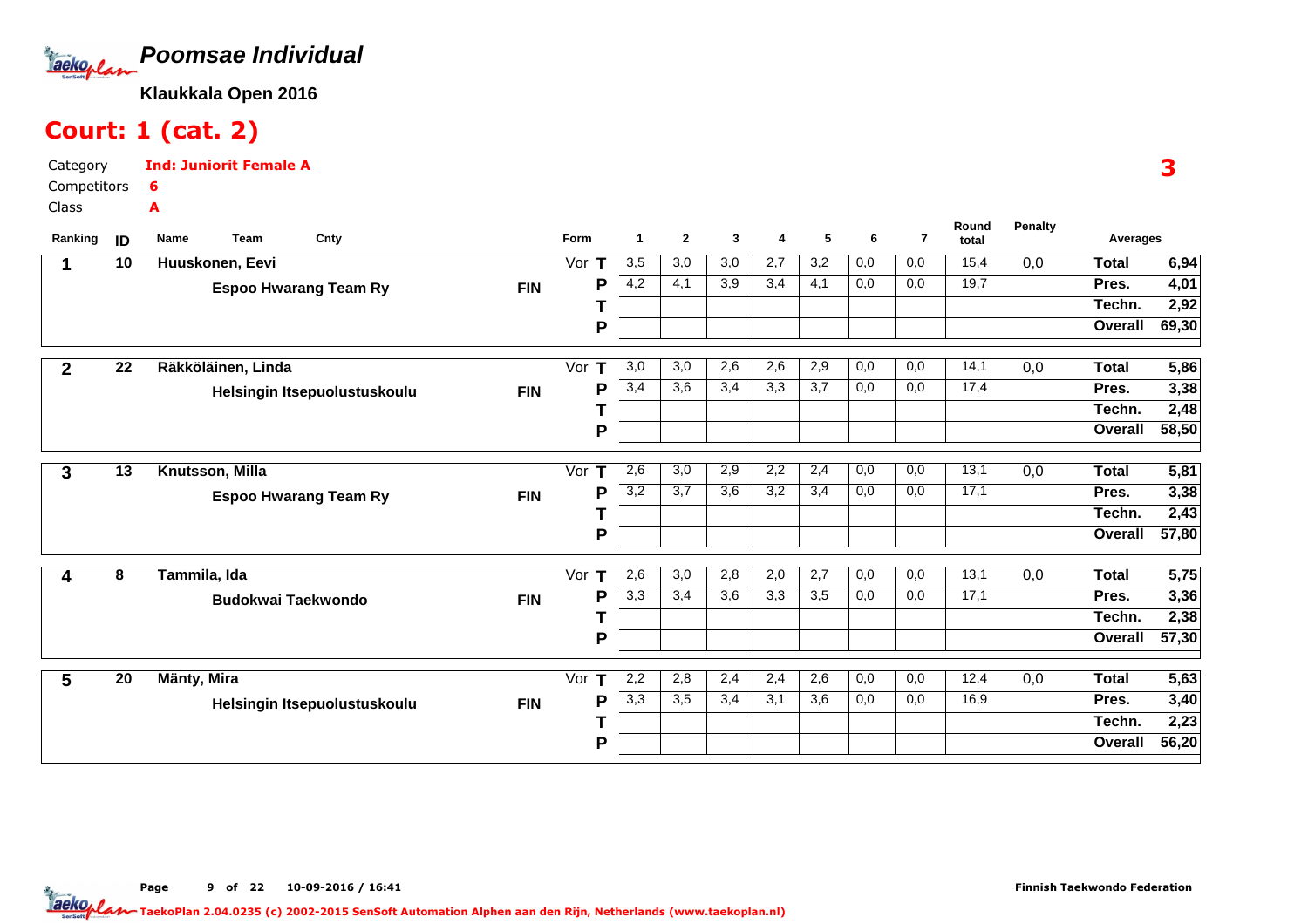

### Court: 1 (cat. 3)

Category CompetitorsClassInd: Kadetit Male A5A

| Ranking      | ID | Name<br><b>Team</b>      | Cnty |            | Form     | 1                | $\mathbf{2}$ | 3                | 4   | 5   | 6   | $\overline{7}$ | Round<br>total    | <b>Penalty</b> | Averages     |                   |
|--------------|----|--------------------------|------|------------|----------|------------------|--------------|------------------|-----|-----|-----|----------------|-------------------|----------------|--------------|-------------------|
| 1            | 63 | Halonen, Daniel          |      |            | Vor $T$  | 2,3              | 2,6          | $\overline{3,0}$ | 2,8 | 2,7 | 0,0 | 0,0            | 13,4              | 0,0            | <b>Total</b> | 6,20              |
|              |    | Porin Taekwondoseura Ry  |      | <b>FIN</b> | P        | $\overline{3,6}$ | 3,4          | 3,7              | 3,8 | 3,9 | 0,0 | 0,0            | 18,4              |                | Pres.        | 3,69              |
|              |    |                          |      |            |          |                  |              |                  |     |     |     |                |                   |                | Techn.       | 2,51              |
|              |    |                          |      |            | P        |                  |              |                  |     |     |     |                |                   |                | Overall      | 62,00             |
| $\mathbf{2}$ | 61 | Suomalainen, Keni        |      |            | Vor $T$  | 2,1              | 2,5          | 2,8              | 2,7 | 2,4 | 0,0 | 0,0            | 12,5              | 0,0            | <b>Total</b> | 5,79              |
|              |    | <b>Mudo Ry</b>           |      | <b>FIN</b> | Р        | 3,4              | 3,2          | 3,5              | 3,6 | 3,5 | 0,0 | 0,0            | 17,2              |                | Pres.        | $\overline{3,42}$ |
|              |    |                          |      |            |          |                  |              |                  |     |     |     |                |                   |                | Techn.       | 2,36              |
|              |    |                          |      |            | P        |                  |              |                  |     |     |     |                |                   |                | Overall      | 57,30             |
| 3            | 74 | Kopisto, Methasit        |      |            | Vor T    | 2,5              | 2,2          | 2,4              | 2,7 | 2,2 | 0,0 | 0,0            | 12,0              | 0,0            | <b>Total</b> | 5,77              |
|              |    | Taekwondourheilijat 2011 |      | <b>FIN</b> | P        | 3,6              | 3,5          | 3,8              | 3,6 | 3,3 | 0,0 | 0,0            | 17,8              |                | Pres.        | 3,52              |
|              |    |                          |      |            |          |                  |              |                  |     |     |     |                |                   |                | Techn.       | 2,25              |
|              |    |                          |      |            | P        |                  |              |                  |     |     |     |                |                   |                | Overall      | 57,80             |
| 4            | 64 | Järvenpää, Joonas        |      |            | T<br>Vor | 2,5              | 2,7          | $\overline{3,0}$ | 2,4 | 2,3 | 0,0 | 0,0            | 12,9              | 0,0            | <b>Total</b> | $\overline{5,62}$ |
|              |    | Porin Taekwondoseura Ry  |      | <b>FIN</b> | Р        | 3,4              | 3,4          | 3,6              | 3,6 | 3,3 | 0,0 | 0,0            | $\overline{17,3}$ |                | Pres.        | 3,42              |
|              |    |                          |      |            |          |                  |              |                  |     |     |     |                |                   |                | Techn.       | 2,20              |
|              |    |                          |      |            | P        |                  |              |                  |     |     |     |                |                   |                | Overall      | 56,60             |
| 5            | 66 | Pulakka, Jasper          |      |            | Vor<br>т | 2,1              | 2,3          | 1,8              | 2,4 | 1,9 | 0,0 | 0,0            | 10,5              | 0,0            | <b>Total</b> | 5,45              |
|              |    | Porin Taekwondoseura Ry  |      | <b>FIN</b> | P        | $\overline{3,5}$ | 3,7          | 3,8              | 3,5 | 3,1 | 0,0 | 0,0            | 17,6              |                | Pres.        | 3,50              |
|              |    |                          |      |            |          |                  |              |                  |     |     |     |                |                   |                | Techn.       | 1,95              |
|              |    |                          |      |            | P        |                  |              |                  |     |     |     |                |                   |                | Overall      | 54,20             |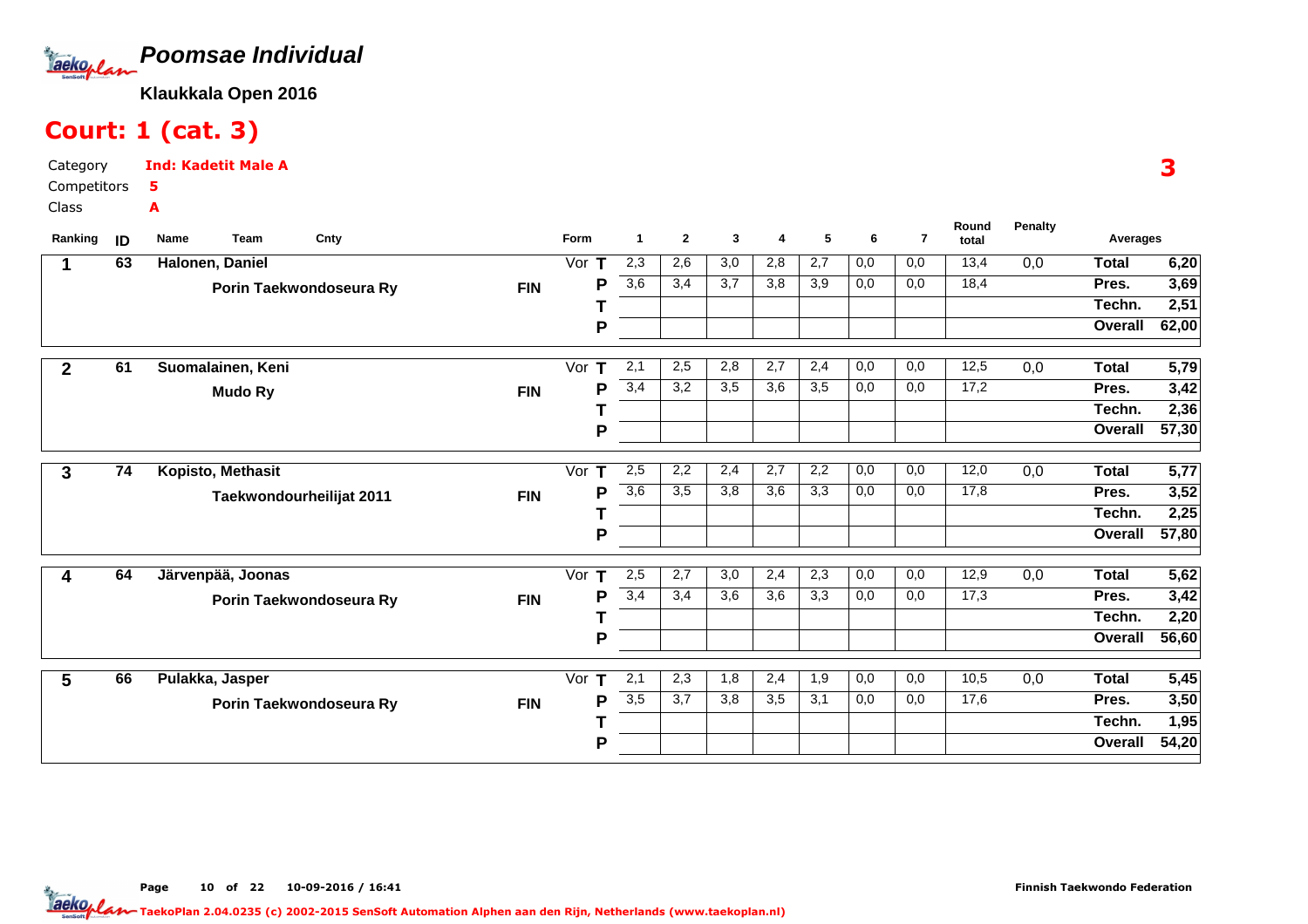

# Court: 1 (cat. 4)

Category CompetitorsClassInd: Kadetit Female A3A

| Ranking | ID | Team<br>Name      | Cnty                         |            | <b>Form</b> | 1   | $\mathbf{2}$ | 3   | 4   | 5   | 6   | 7   | Round<br>total | <b>Penalty</b> | Averages     |       |
|---------|----|-------------------|------------------------------|------------|-------------|-----|--------------|-----|-----|-----|-----|-----|----------------|----------------|--------------|-------|
|         | 60 | Suomalainen, Naam |                              |            | Vor         | 3,4 | 2,9          | 2,8 | 2,7 | 2,5 | 0,0 | 0,0 | 14,3           | 0,0            | <b>Total</b> | 6,71  |
|         |    | <b>Mudo Ry</b>    |                              | <b>FIN</b> | Р           | 4,0 | 4,0          | 3,5 | 3,7 | 3,9 | 0,0 | 0,0 | 19,1           |                | Pres.        | 3,90  |
|         |    |                   |                              |            |             |     |              |     |     |     |     |     |                |                | Techn.       | 2,81  |
|         |    |                   |                              |            | P           |     |              |     |     |     |     |     |                |                | Overall      | 67,00 |
|         |    |                   |                              |            | Vor<br>т    | 2,6 |              | 1,9 | 1,7 | 2,0 | 0,0 | 0,0 | 09,3           |                | <b>Total</b> |       |
| 2       | 54 | Tuokko, Tara      |                              |            |             |     | 1,1          |     |     |     |     |     |                | 0,0            |              | 5,38  |
|         |    |                   | Klaukkalan Tae Kwon Do Ry    | <b>FIN</b> | P           | 3,4 | 3,0          | 3,3 | 3,2 | 3,2 | 0,0 | 0,0 | 16,1           |                | Pres.        | 3,31  |
|         |    |                   |                              |            |             |     |              |     |     |     |     |     |                |                | Techn.       | 2,07  |
|         |    |                   |                              |            | Р           |     |              |     |     |     |     |     |                |                | Overall      | 53,20 |
|         |    |                   |                              |            |             |     |              |     |     |     |     |     |                |                |              |       |
| 3       | 29 | Sepponen, Noora   |                              |            | Vor $T$     | 0,9 | 1,5          | 1,7 | 1,4 | 2,2 | 0,0 | 0,0 | 07,7           | 0,0            | <b>Total</b> | 4,80  |
|         |    |                   | Herttoniemen Taekwondo Hwang | <b>FIN</b> | P           | 3,0 | 3,2          | 2,8 | 3,0 | 3,1 | 0,0 | 0,0 | 15,1           |                | Pres.        | 3,10  |
|         |    |                   |                              |            |             |     |              |     |     |     |     |     |                |                | Techn.       | 1,70  |
|         |    |                   |                              |            | P           |     |              |     |     |     |     |     |                |                | Overall      | 47,80 |

3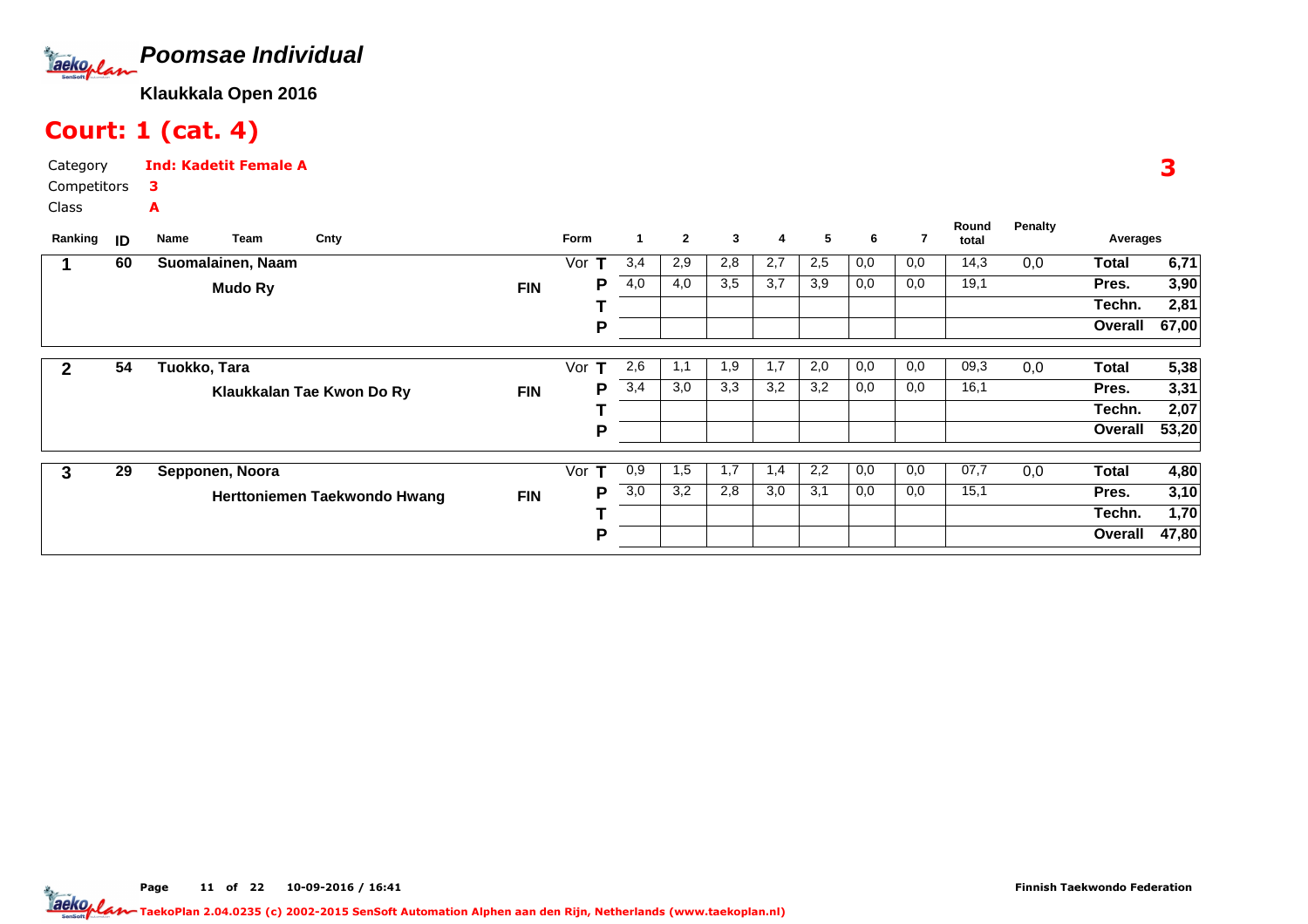

# Court: 1 (cat. 5)

Category CompetitorsClassInd: Juniorit Male A3A

| Ranking | ID | Team<br>Name                | Cnty                         |            | Form     |                  | $\mathbf{2}$ | 3   | 4   | 5   | 6   | 7   | Round<br>total | <b>Penalty</b> | Averages     |       |
|---------|----|-----------------------------|------------------------------|------------|----------|------------------|--------------|-----|-----|-----|-----|-----|----------------|----------------|--------------|-------|
|         | 55 | Koivistoinen, Veeti         |                              |            | Vor      | 2,8              | 2,8          | 2,4 | 2,8 | 2,6 | 0,0 | 0,0 | 13,4           | 0,0            | <b>Total</b> | 6,61  |
|         |    | <b>Kuopion Taekwondo Ry</b> |                              | <b>FIN</b> | Р        | 3,8              | 3,8          | 3,6 | 3,9 | 3,8 | 0,0 | 0,0 | 18,9           |                | Pres.        | 3,83  |
|         |    |                             |                              |            |          |                  |              |     |     |     |     |     |                |                | Techn.       | 2,78  |
|         |    |                             |                              |            | P        |                  |              |     |     |     |     |     |                |                | Overall      | 66,00 |
| 2       | 14 | Knutsson, Mico              |                              |            | Vor<br>т | 2,9              | 2,2          | 2,1 | 2,4 | 2,3 | 0,0 | 0,0 | 11,9           | 0,0            | <b>Total</b> | 5,92  |
|         |    |                             | <b>Espoo Hwarang Team Ry</b> | <b>FIN</b> | Р        | $\overline{3,7}$ | 3,5          | 3,3 | 3,6 | 3,6 | 0,0 | 0,0 | 17,7           |                | Pres.        | 3,57  |
|         |    |                             |                              |            |          |                  |              |     |     |     |     |     |                |                | Techn.       | 2,35  |
|         |    |                             |                              |            | Р        |                  |              |     |     |     |     |     |                |                | Overall      | 59,20 |
| 3       | 86 | Leiritie, Tapio             |                              |            | Vor<br>т | 2,5              | 2,1          | 1,8 | 2,0 | 2,0 | 0,0 | 0,0 | 10,4           | 0,0            | <b>Total</b> | 5,44  |
|         |    |                             | Vihdin Taekwondoseura Ry     | <b>FIN</b> | Р        | 3,2              | 3,2          | 3,1 | 3,3 | 3,1 | 0,0 | 0,0 | 15,9           |                | Pres.        | 3,23  |
|         |    |                             |                              |            |          |                  |              |     |     |     |     |     |                |                | Techn.       | 2,20  |
|         |    |                             |                              |            | Р        |                  |              |     |     |     |     |     |                |                | Overall      | 54,20 |

3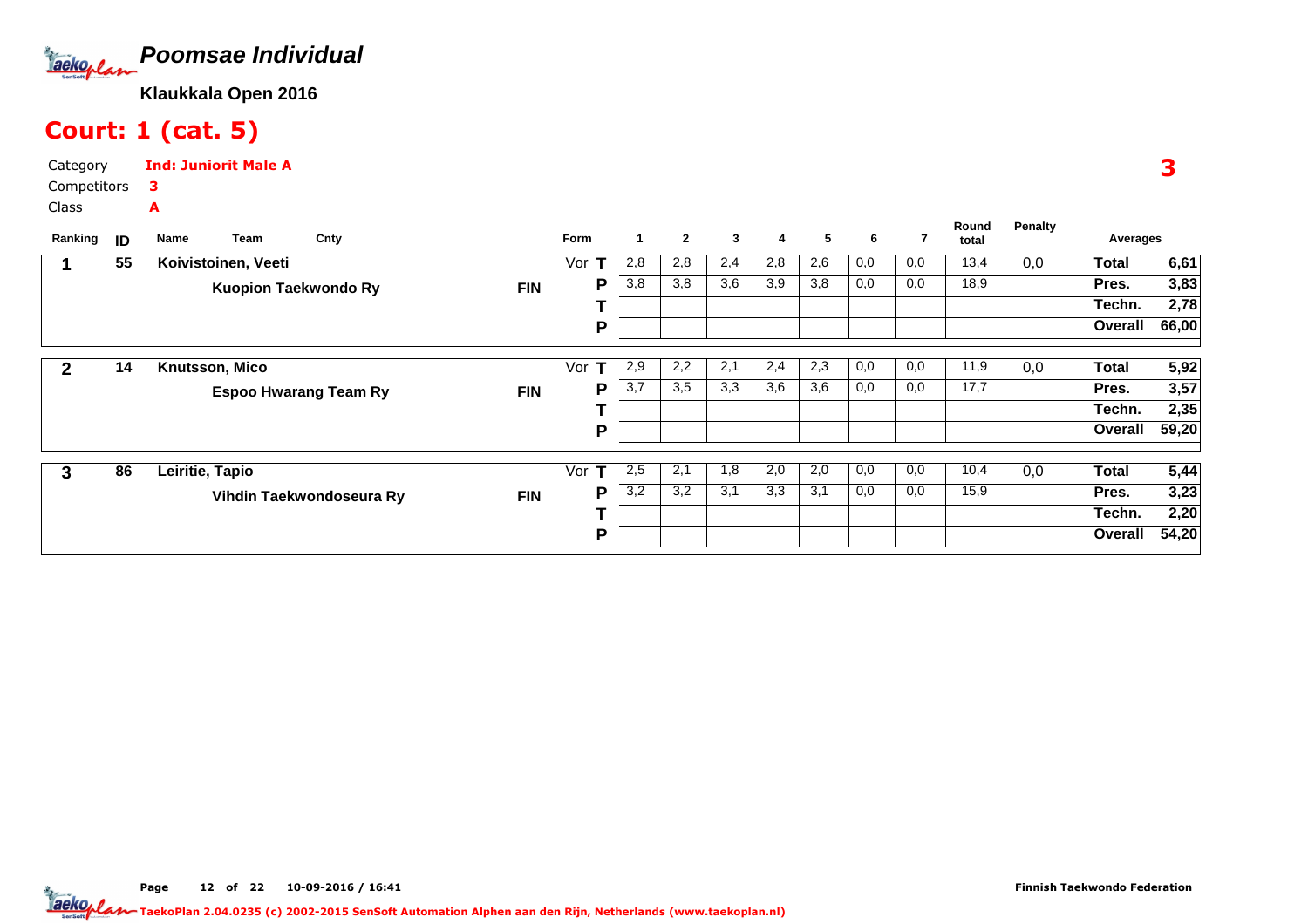

# Court: 1 (cat. 6)

| Category    |      |              | <b>Ind: Alle 40 Male A</b> |                          |            |             |     |     |     |      |     |     |     |                |         |              |      |
|-------------|------|--------------|----------------------------|--------------------------|------------|-------------|-----|-----|-----|------|-----|-----|-----|----------------|---------|--------------|------|
| Competitors |      |              |                            |                          |            |             |     |     |     |      |     |     |     |                |         |              |      |
| Class       |      | A            |                            |                          |            |             |     |     |     |      |     |     |     |                |         |              |      |
| Ranking     | - ID | Name         | Team                       | Cnty                     |            | <b>Form</b> |     |     |     | 4    |     | 6   |     | Round<br>total | Penalty | Averages     |      |
|             | 81   | Aukio, Jeppe |                            |                          |            | Vor         | 2,9 | 2,7 | 2,3 | 2,6  | 2,4 | 0,0 | 0,0 | 12,9           | 0,0     | <b>Total</b> | 6,42 |
|             |      |              |                            | Vihdin Taekwondoseura Ry | <b>FIN</b> | D           | 3,9 | 3,8 | 3,7 | -4.1 | 3,9 | 0,0 | 0,0 | 19,4           |         | Pres.        | 3,87 |
|             |      |              |                            |                          |            |             |     |     |     |      |     |     |     |                |         | Techn.       | 2,55 |

**P**

Page 13 of 22 10-09-2016 / 16:41 <sup>13</sup>

**Overall 64,40**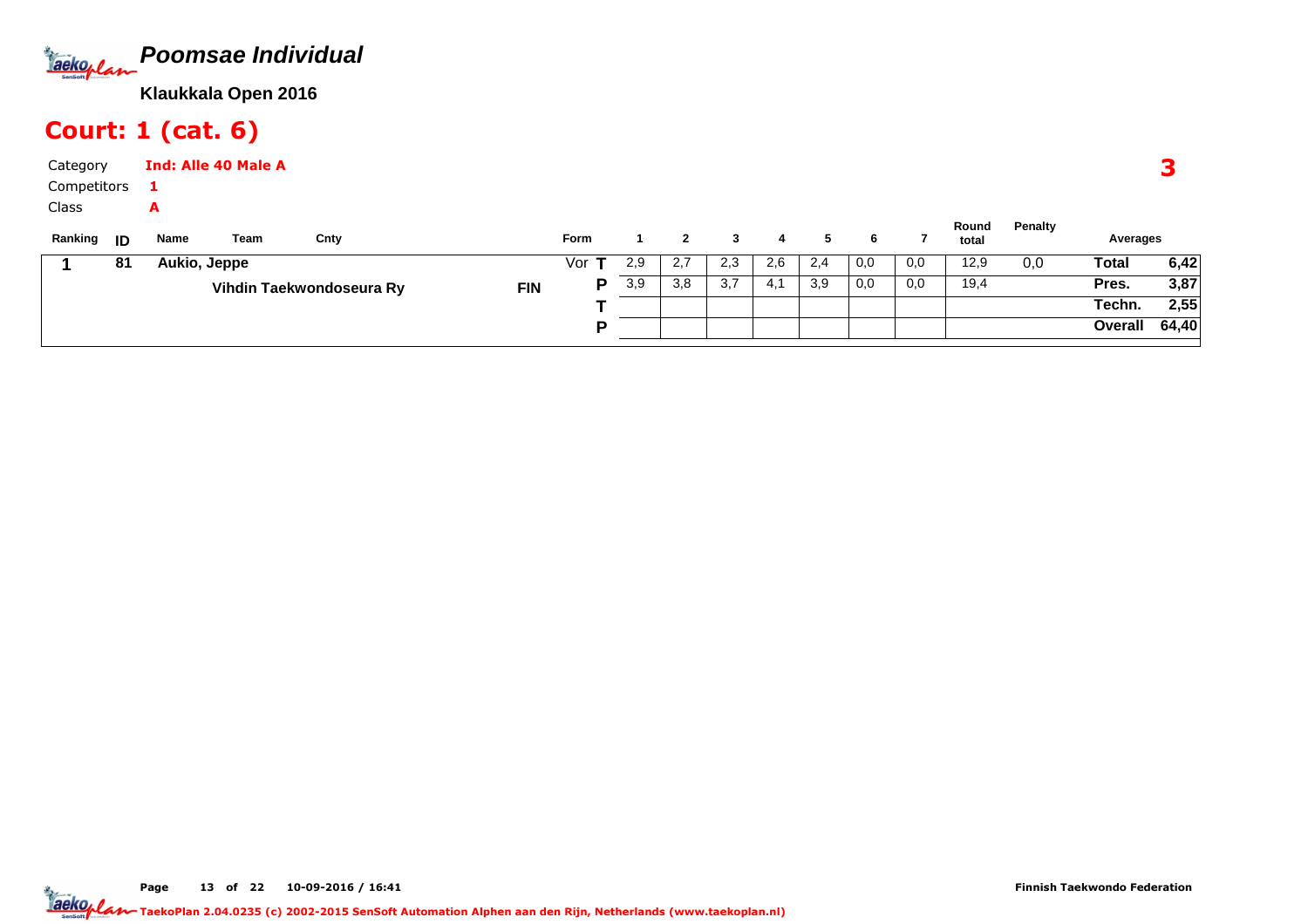

# Court: 1 (cat. 7)

Category CompetitorsClassInd: Yli 40 Male A4A

| Ranking      | ID | Name        | Team                    | Cnty                         |            | Form     |     | $\mathbf{2}$ | 3   | 4   | 5   | 6   | 7   | Round<br>total | Penalty | Averages     |       |
|--------------|----|-------------|-------------------------|------------------------------|------------|----------|-----|--------------|-----|-----|-----|-----|-----|----------------|---------|--------------|-------|
|              | 25 | Rejman, Kim |                         |                              |            | Vor      | 2,5 | 2,4          | 2,9 | 2,5 | 2,8 | 0,0 | 0,0 | 13,1           | 0,0     | <b>Total</b> | 6, 13 |
|              |    |             |                         | Helsingin Taekwondoseura Ry  | <b>FIN</b> | Р        | 3,5 | 3,8          | 3,6 | 3,8 | 3,8 | 0,0 | 0,0 | 18,5           |         | Pres.        | 3,78  |
|              |    |             |                         |                              |            |          |     |              |     |     |     |     |     |                |         | Techn.       | 2,35  |
|              |    |             |                         |                              |            | P        |     |              |     |     |     |     |     |                |         | Overall      | 60,90 |
| $\mathbf{2}$ | 9  |             | Huuskonen, Matti        |                              |            | Vor<br>т | 2,3 | 2,4          | 2,5 | 2,1 | 2,3 | 0,0 | 0,0 | 11,6           | 0,0     | Total        | 5,80  |
|              |    |             |                         | <b>Espoo Hwarang Team Ry</b> | <b>FIN</b> | P        | 3,3 | 3,5          | 3,4 | 3,7 | 3,5 | 0,0 | 0,0 | 17,4           |         | Pres.        | 3,55  |
|              |    |             |                         |                              |            |          |     |              |     |     |     |     |     |                |         | Techn.       | 2,25  |
|              |    |             |                         |                              |            | P        |     |              |     |     |     |     |     |                |         | Overall      | 57,40 |
| 3            | 62 |             | Suomalainen, Vesa       |                              |            | Vor<br>т | 2,0 | 1,2          | 2,3 | 2,4 | 1,9 | 0,0 | 0,0 | 09,8           | 0,0     | Total        | 5,32  |
|              |    |             | <b>Mudo Ry</b>          |                              | <b>FIN</b> | Р        | 3,2 | 3,1          | 3,2 | 3,3 | 3,5 | 0,0 | 0,0 | 16,3           |         | Pres.        | 3,30  |
|              |    |             |                         |                              |            |          |     |              |     |     |     |     |     |                |         | Techn.       | 2,02  |
|              |    |             |                         |                              |            | P        |     |              |     |     |     |     |     |                |         | Overall      | 52,70 |
| 4            | 33 |             | <b>Mynttinen, Antti</b> |                              |            | Vor<br>т | 1,1 | 0,6          | 1,1 | 0,9 | 0,7 | 0,0 | 0,0 | 04,4           | 0,0     | <b>Total</b> | 3,60  |
|              |    |             |                         | Keravan Taekwondoseura Ry    | <b>FIN</b> | Р        | 3,0 | 2,5          | 2,6 | 2,9 | 2,8 | 0,0 | 0,0 | 13,8           |         | Pres.        | 2,79  |
|              |    |             |                         |                              |            |          |     |              |     |     |     |     |     |                |         | Techn.       | 0,82  |
|              |    |             |                         |                              |            | P        |     |              |     |     |     |     |     |                |         | Overall      | 35,60 |
|              |    |             |                         |                              |            |          |     |              |     |     |     |     |     |                |         |              |       |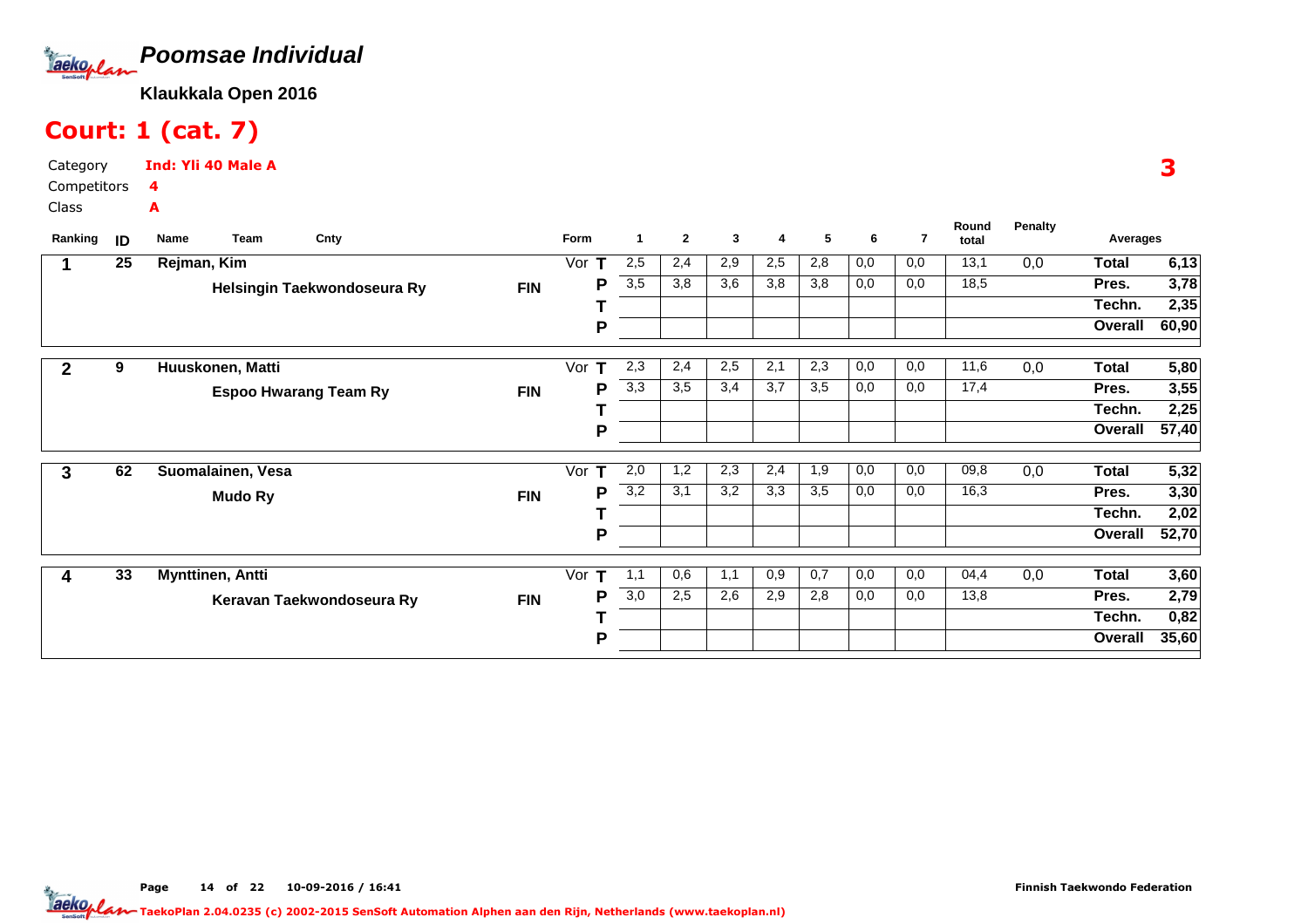

# Court: 1 (cat. 10)

Category CompetitorsInd: Alle 30 Female A3A

Class

| Ranking      | ID | Cnty<br>Team<br>Name        |            | Form          | $\blacktriangleleft$ | $\mathbf{2}$ | 3   | 4   | 5   | 6   | 7   | Round<br>total | <b>Penalty</b> | Averages     |       |
|--------------|----|-----------------------------|------------|---------------|----------------------|--------------|-----|-----|-----|-----|-----|----------------|----------------|--------------|-------|
|              | 23 | Pihkala, Laura              |            | Vor<br>$\top$ | 3,0                  | 2,8          | 3,3 | 2,8 | 2,6 | 0,0 | 0,0 | 14,5           | 0,0            | <b>Total</b> | 6,75  |
|              |    | Helsingin Taekwondoseura Ry | FIN        | P             | 3,9                  | 3,6          | 3,9 | 3,6 | 3,8 | 0,0 | 0,0 | 18,8           |                | Pres.        | 3,83  |
|              |    |                             |            |               |                      |              |     |     |     |     |     |                |                | Techn.       | 2,92  |
|              |    |                             |            | P             |                      |              |     |     |     |     |     |                |                | Overall      | 67,50 |
|              |    |                             |            |               |                      |              |     |     |     |     |     |                |                |              |       |
| $\mathbf{2}$ | 51 | Tikkanen, Elina             |            | Vor<br>т      | 2,6                  | 2,6          | 3,0 | 2,7 | 2,3 | 0,0 | 0,0 | 13,2           | 0,0            | <b>Total</b> | 6,38  |
|              |    | Klaukkalan Tae Kwon Do Ry   | <b>FIN</b> | P             | 3,7                  | 3,5          | 3,9 | 3,5 | 3,7 | 0,0 | 0,0 | 18,3           |                | Pres.        | 3,68  |
|              |    |                             |            |               |                      |              |     |     |     |     |     |                |                | Techn.       | 2,70  |
|              |    |                             |            | P             |                      |              |     |     |     |     |     |                |                | Overall      | 63,50 |
|              |    |                             |            |               |                      |              |     |     |     |     |     |                |                |              |       |
| 3            |    | Strandman, Elina            |            | Vor $T$       | 2,4                  | 2,5          | 3,0 | 2,5 | 2,2 | 0,0 | 0,0 | 12,6           | 0,0            | <b>Total</b> | 6,02  |
|              |    | <b>Budokwai Taekwondo</b>   | <b>FIN</b> | P             | 3,3                  | 3,4          | 3,6 | 3,2 | 3,5 | 0,0 | 0,0 | 17,0           |                | Pres.        | 3,45  |
|              |    |                             |            |               |                      |              |     |     |     |     |     |                |                | Techn.       | 2,57  |
|              |    |                             |            | P             |                      |              |     |     |     |     |     |                |                | Overall      | 60,30 |

3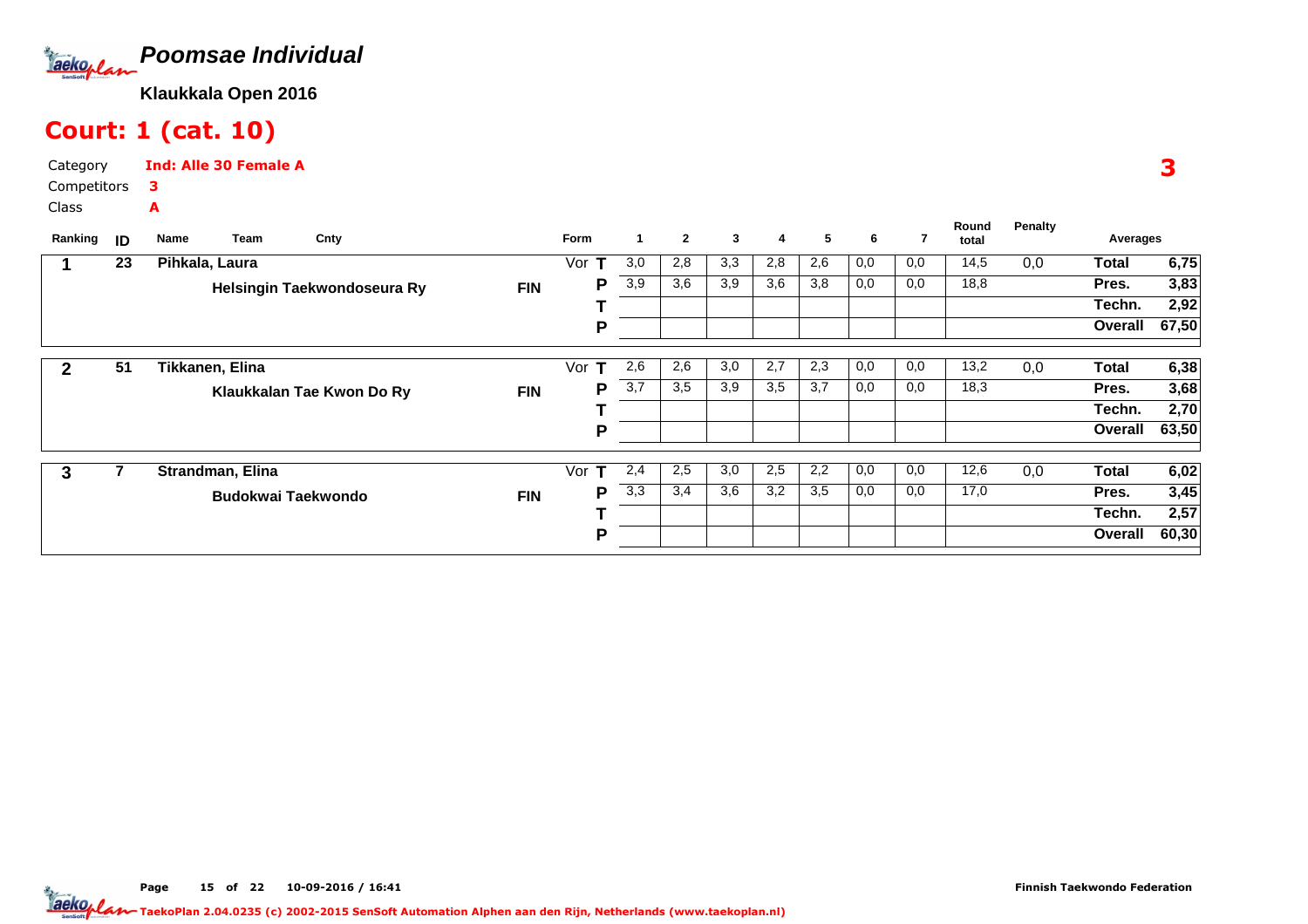

# Court: 1 (cat. 11)

Category CompetitorsInd: Alle 40 Female A3A

Class

| Ranking | ID | Cnty<br>Team<br>Name         |            | Form     | $\mathbf 1$ | $\mathbf{2}$ | 3   | 4   | 5   | 6   | 7   | Round<br>total | <b>Penalty</b> | Averages     |       |
|---------|----|------------------------------|------------|----------|-------------|--------------|-----|-----|-----|-----|-----|----------------|----------------|--------------|-------|
|         | 16 | Nukari, Johanna              |            | Vor<br>т | 3,2         | 2,8          | 3,2 | 3,5 | 2,9 | 0,0 | 0,0 | 15,6           | 0,0            | <b>Total</b> | 7,06  |
|         |    | <b>Espoo Hwarang Team Ry</b> | <b>FIN</b> | Р        | 4,0         | 3,6          | 4,1 | 3,9 | 3,9 | 0,0 | 0,0 | 19,5           |                | Pres.        | 3,91  |
|         |    |                              |            |          |             |              |     |     |     |     |     |                |                | Techn.       | 3,15  |
|         |    |                              |            | P        |             |              |     |     |     |     |     |                |                | Overall      | 70,40 |
|         | 5  | Saviauk, Triin               |            | Vor<br>т | 3,0         | 2,7          | 3,2 | 3,3 | 2,9 | 0,0 | 0,0 | 15,1           | 0,0            | <b>Total</b> | 6,79  |
|         |    | Budokwai Taekwondo           | <b>FIN</b> | P        | 3,8         | 3,6          | 4,0 | 3,7 | 3,8 | 0,0 | 0,0 | 18,9           |                | Pres.        | 3,79  |
|         |    |                              |            |          |             |              |     |     |     |     |     |                |                | Techn.       | 3,00  |
|         |    |                              |            | Р        |             |              |     |     |     |     |     |                |                | Overall      | 67,90 |
|         |    |                              |            |          |             |              |     |     |     |     |     |                |                |              |       |
| 3       | 27 | Röytiö, Tarja                |            | Vor<br>т | 2,5         | 2,8          | 3,0 | 3,3 | 2,6 | 0,0 | 0,0 | 14,2           | 0,0            | <b>Total</b> | 6,56  |
|         |    | Helsingin Taekwondoseura Ry  | <b>FIN</b> | Р        | 3,6         | 3,5          | 3,7 | 3,5 | 3,7 | 0,0 | 0,0 | 18,0           |                | Pres.        | 3,61  |
|         |    |                              |            |          |             |              |     |     |     |     |     |                |                | Techn.       | 2,95  |
|         |    |                              |            | P        |             |              |     |     |     |     |     |                |                | Overall      | 66,00 |

3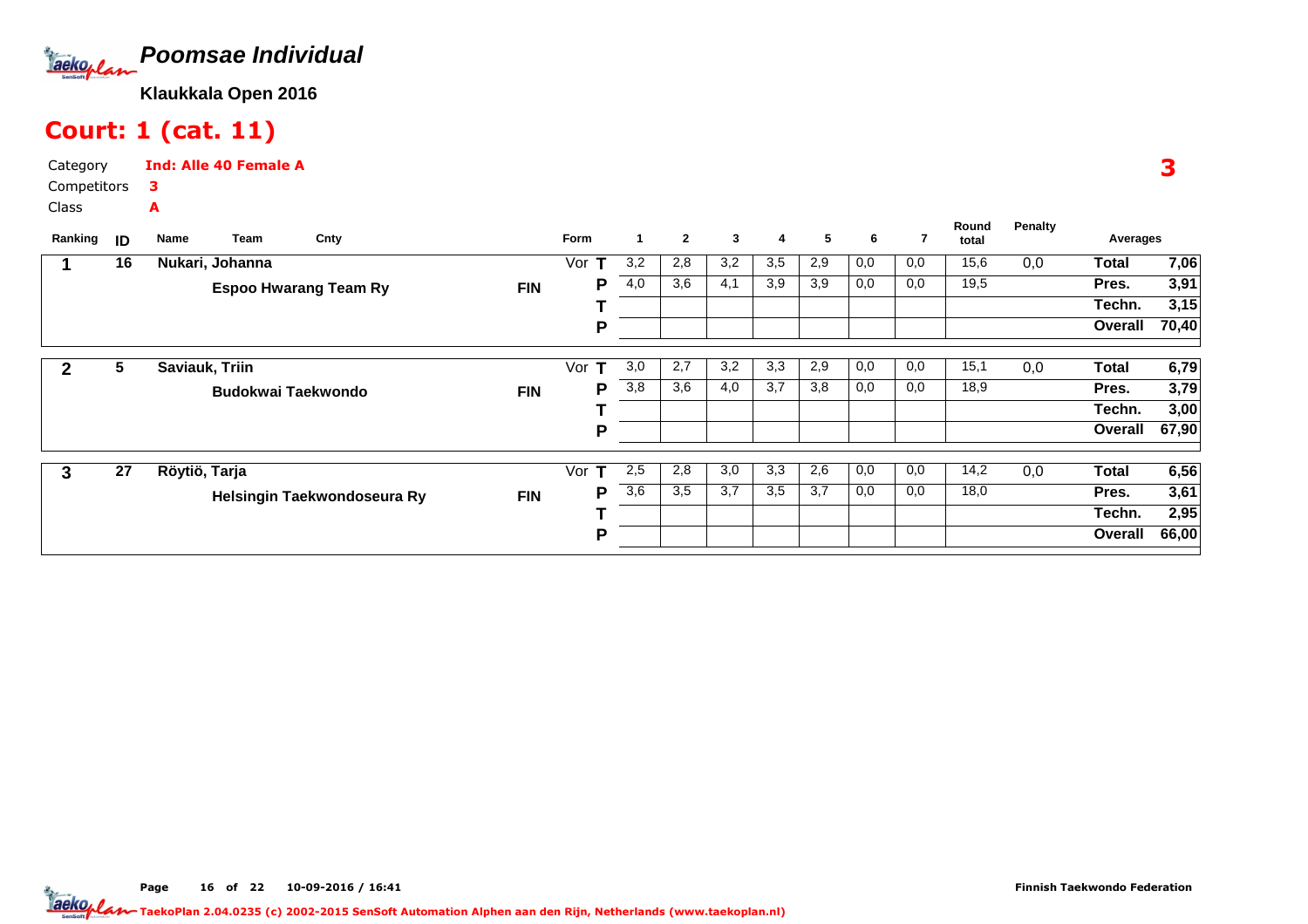

# Court: 1 (cat. 12)

Category CompetitorsClassInd: Elimination Male B8B

| Ranking      | ID              | Team<br>Cnty<br>Name         |            | <b>Form</b>               | $\mathbf{1}$     | $\mathbf{2}$ | 3                | 4                | 5                | 6   | $\overline{7}$ | Round<br>total | <b>Penalty</b>   | <b>Averages</b> |       |
|--------------|-----------------|------------------------------|------------|---------------------------|------------------|--------------|------------------|------------------|------------------|-----|----------------|----------------|------------------|-----------------|-------|
| 1            | 95              | Mies, Kolme                  |            | $\overline{\text{Vor}}$ T | 3,2              | 3,1          | 2,9              | 3,3              | 3,3              | 0,0 | 0,0            | 15,8           | 0,0              | <b>Total</b>    | 7,40  |
|              |                 | <b>Kuopion Taekwondo Ry</b>  | <b>FIN</b> | P                         | 4,3              | 4,2          | 4,0              | 4,0              | 4,1              | 0,0 | 0,0            | 20,6           |                  | Pres.           | 4,16  |
|              |                 |                              |            |                           |                  |              |                  |                  |                  |     |                |                |                  | Techn.          | 3,23  |
| $\mathbf{A}$ |                 |                              |            | P                         |                  |              |                  |                  |                  |     |                |                |                  | Overall         | 73,80 |
| 8            | 26              | <b>Mies, Viisi</b>           |            | Vor $T$                   | 1,3              | 1,6          | 1,7              | 1,8              | 2,2              | 0,0 | 0,0            | 08,6           | $\overline{0,0}$ | <b>Total</b>    | 4,26  |
|              |                 | Helsingin Taekwondoseura Ry  | <b>FIN</b> | P                         | 2,8              | 2,7          | 3,0              | 2,9              | 2,9              | 0,0 | 0,0            | 14,3           |                  | Pres.           | 2,75  |
|              |                 |                              |            |                           |                  |              |                  |                  |                  |     |                |                |                  | Techn.          | 1,51  |
| $\mathbf{A}$ |                 |                              |            | P                         |                  |              |                  |                  |                  |     |                |                |                  | Overall         | 42,60 |
|              |                 |                              |            |                           |                  |              |                  |                  |                  |     |                |                |                  |                 |       |
| 4            | $\overline{73}$ | Mies, Kahdeksan              |            | $\overline{\text{Vor}}$ T | 2,8              | 2,6          | 2,5              | 3,1              | $\overline{3,0}$ | 0,0 | 0,0            | 14,0           | $\overline{0,0}$ | <b>Total</b>    | 6,60  |
|              |                 | <b>Mudo Ry</b>               | <b>FIN</b> | P                         | 3,9              | 3,8          | 3,7              | 3,8              | 3,5              | 0,0 | 0,0            | 18,7           |                  | Pres.           | 3,79  |
|              |                 |                              |            |                           |                  |              |                  |                  |                  |     |                |                |                  | Techn.          | 2,81  |
| $\mathbf{A}$ |                 |                              |            | P                         |                  |              |                  |                  |                  |     |                |                |                  | Overall         | 65,50 |
| 5            | $\mathbf{2}$    | Mies, Kuusi                  |            | Vor $T$                   | 2,7              | 2,7          | 2,7              | 2,7              | 2,6              | 0,0 | 0,0            | 13,4           | 0,0              | <b>Total</b>    | 6,50  |
|              |                 | <b>Budokwai Taekwondo</b>    | <b>FIN</b> | P                         | $\overline{3,7}$ | 3,7          | 3,8              | $\overline{3,6}$ | $\overline{3,6}$ | 0,0 | 0,0            | 18,4           |                  | Pres.           | 3,72  |
|              |                 |                              |            |                           |                  |              |                  |                  |                  |     |                |                |                  | Techn.          | 2,79  |
| $\mathbf{A}$ |                 |                              |            | P                         |                  |              |                  |                  |                  |     |                |                |                  | Overall         | 65,10 |
| $\mathbf{3}$ | $\overline{11}$ | <b>Mies, Kaksi</b>           |            | Vor $T$                   | 2,8              | 2,9          | 2,5              | $\overline{3,3}$ | $\overline{3,3}$ | 0,0 | 0,0            | 14,8           | 0,0              | <b>Total</b>    | 6,83  |
|              |                 | <b>Espoo Hwarang Team Ry</b> | <b>FIN</b> | P                         | 4,0              | 3,9          | 3,8              | $\overline{3,8}$ | 3,8              | 0,0 | 0,0            | 19,3           |                  | Pres.           | 3,86  |
|              |                 |                              |            |                           |                  |              |                  |                  |                  |     |                |                |                  | Techn.          | 2,96  |
| $\mathbf{A}$ |                 |                              |            | P                         |                  |              |                  |                  |                  |     |                |                |                  | Overall         | 68,10 |
|              | $\overline{34}$ | Mies, Neljä                  |            | Vor $T$                   | 2,3              | 2,4          | 2,2              | 2,1              | 2,3              | 0,0 | 0,0            | 11,3           | 0,0              | <b>Total</b>    | 5,94  |
| 6            |                 |                              |            | P                         | $\overline{3,6}$ | 3,6          | $\overline{3,5}$ | 3,2              | 3,3              | 0,0 | 0,0            | 17,2           |                  | Pres.           | 3,48  |
|              |                 | Keravan Taekwondoseura Ry    | <b>FIN</b> |                           |                  |              |                  |                  |                  |     |                |                |                  | Techn.          | 2,45  |
| $\mathbf{A}$ |                 |                              |            | P                         |                  |              |                  |                  |                  |     |                |                |                  | Overall         | 59,20 |
|              |                 |                              |            |                           |                  |              |                  |                  |                  |     |                |                |                  |                 |       |

Page 17 of 22 10-09-2016 / 16:41 <sup>17</sup>

2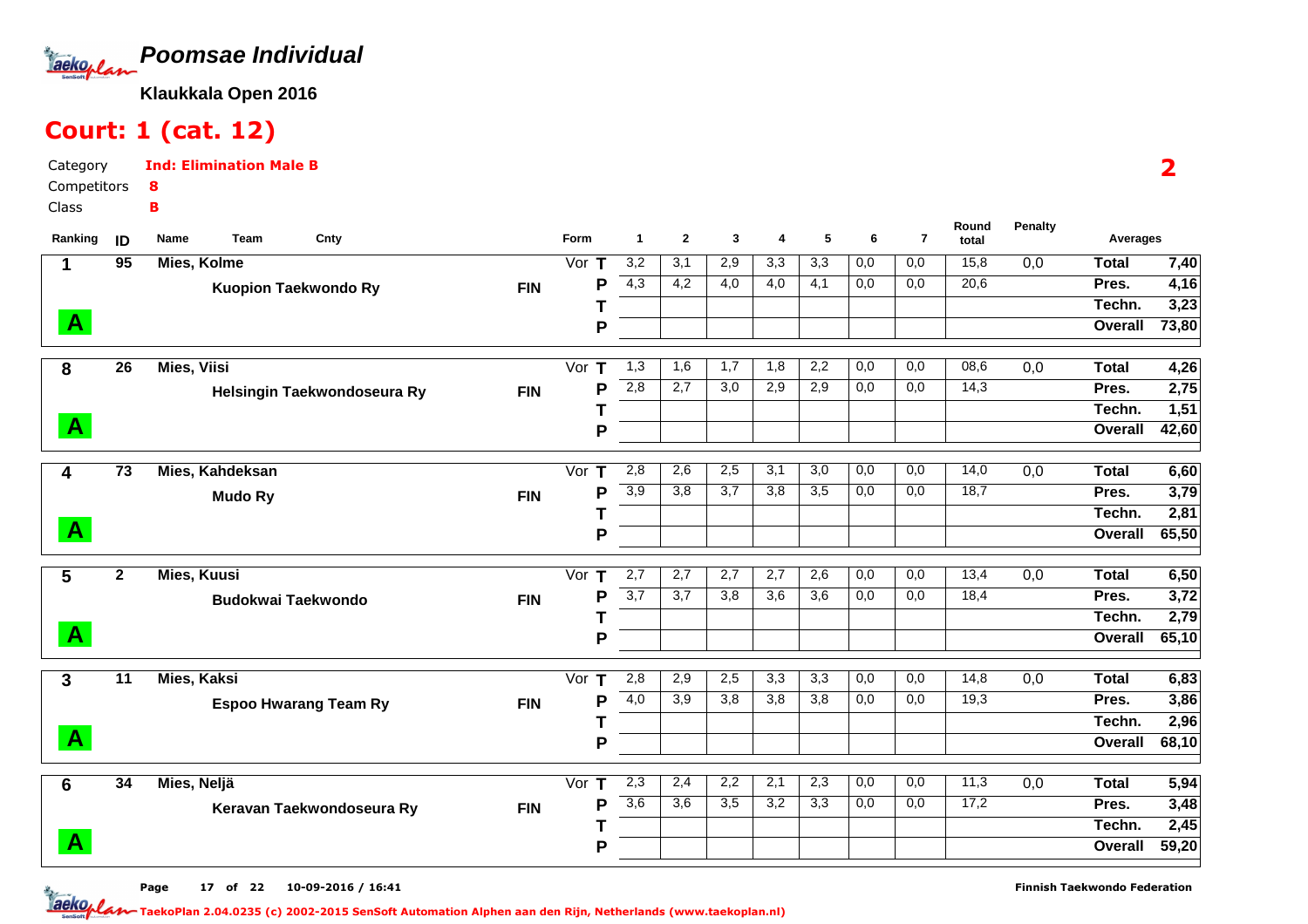

# Court: 1 (cat. 12)

Class

Category CompetitorsInd: Elimination Male B8B

| Ranking      | ID | Team<br>Name              | Cnty                     |            | <b>Form</b>         |     | $\mathbf{2}$ | 3                | 4   | 5   | 6   |     | Round<br>total | Penalty | Averages |       |
|--------------|----|---------------------------|--------------------------|------------|---------------------|-----|--------------|------------------|-----|-----|-----|-----|----------------|---------|----------|-------|
|              | 6  | Mies, Seitsemän           |                          |            | Vor                 | 3,1 | 2,9          | 2,5              | 3,4 | 3,2 | 0,0 | 0,0 | 15,1           | 0,0     | Total    | 7,18  |
|              |    | <b>Budokwai Taekwondo</b> |                          | <b>FIN</b> | P                   | 4,2 | 3,9          | $\overline{3,7}$ | 4,1 | 3,9 | 0,0 | 0,0 | 19,8           |         | Pres.    | 4,04  |
|              |    |                           |                          |            |                     |     |              |                  |     |     |     |     |                |         | Techn.   | 3,15  |
| $\mathbf{A}$ |    |                           |                          |            | D                   |     |              |                  |     |     |     |     |                |         | Overall  | 71,00 |
|              |    |                           |                          |            |                     |     |              |                  |     |     |     |     |                |         |          |       |
|              | 82 | Mies, Yksi                |                          |            | Vor<br>$\mathbf{T}$ | 2,0 | 2,5          | 2,5              | 2,4 | 2,7 | 0,0 | 0,0 | 12,1           | 0,0     | Total    | 5,92  |
|              |    |                           | Vihdin Taekwondoseura Ry | <b>FIN</b> | P                   | 3,5 | 3,5          | 3,4              | 3,4 | 3,3 | 0,0 | 0,0 | 17,1           |         | Pres.    | 3,46  |
|              |    |                           |                          |            |                     |     |              |                  |     |     |     |     |                |         | Techn.   | 2,45  |
| $\mathbf{A}$ |    |                           |                          |            | D                   |     |              |                  |     |     |     |     |                |         | Overall  | 58,70 |

2

Page 18 of 22 10-09-2016 / 16:41 18 of 22 10-09-2016 / 16:4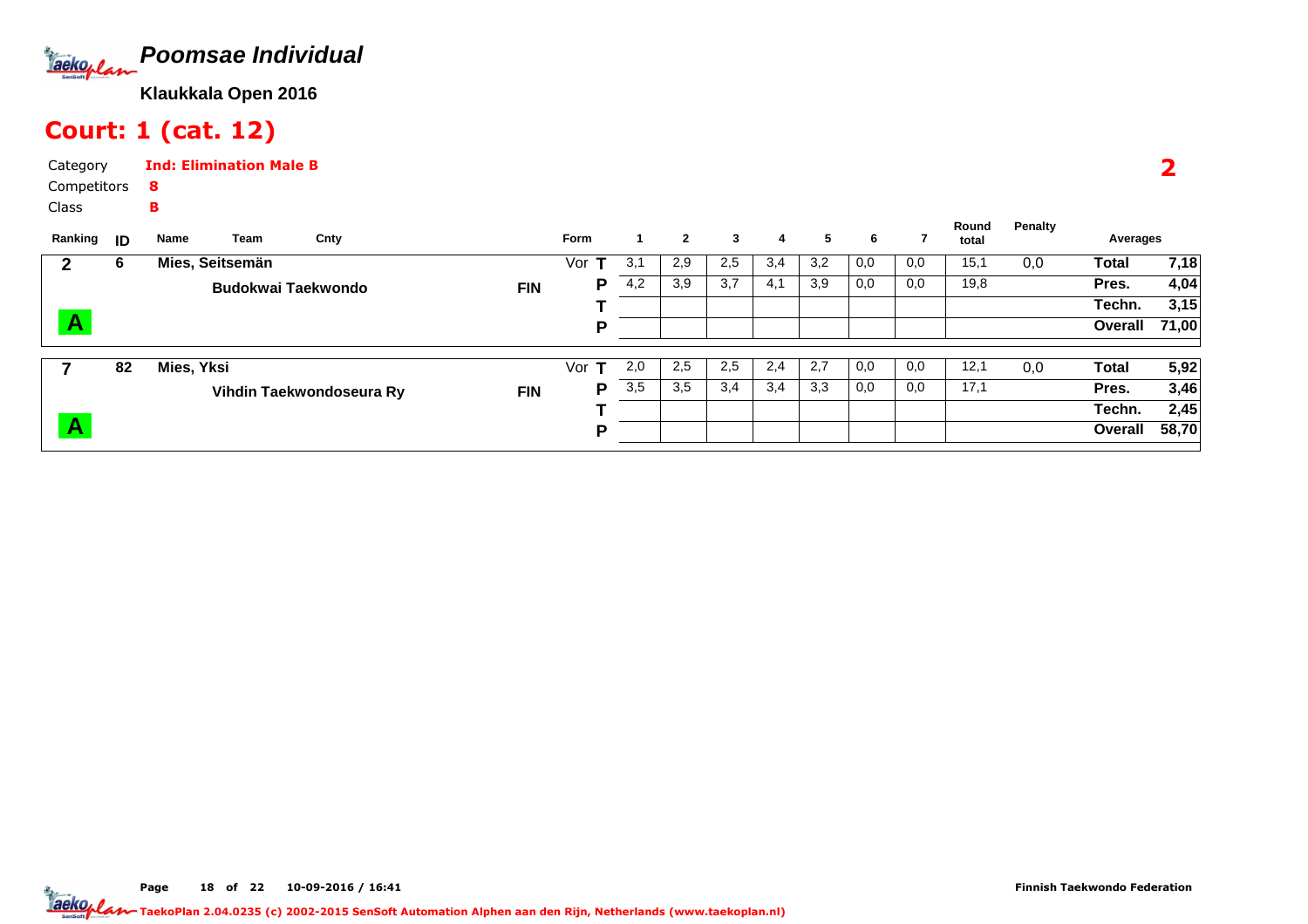

# Court: 1 (cat. 12)

Category CompetitorsClassInd: Elimination Male B8B

| Ranking         | ID              | Team<br>Cnty<br>Name        |            | Form                        | $\mathbf 1$      | $\mathbf{2}$     | 3                | 4                | 5                | 6                | $\overline{7}$   | Round<br>total | <b>Penalty</b>   | Averages     |                   |
|-----------------|-----------------|-----------------------------|------------|-----------------------------|------------------|------------------|------------------|------------------|------------------|------------------|------------------|----------------|------------------|--------------|-------------------|
| 1               | 34              | Mies, Neljä                 |            | Vor $T$                     | 3,3              | 3,2              | 3,1              | 3,5              | 3,2              | 0,0              | 0,0              | 16,3           | $\overline{0,0}$ | <b>Total</b> | 7,51              |
|                 |                 | Keravan Taekwondoseura Ry   | <b>FIN</b> | P                           | 4,5              | 4,3              | 3,9              | 4,3              | 4,3              | 0,0              | 0,0              | 21,3           |                  | Pres.        | 4,31              |
|                 |                 |                             |            |                             |                  |                  |                  |                  |                  |                  |                  |                |                  | Techn.       | 3,20              |
|                 |                 |                             |            | P                           |                  |                  |                  |                  |                  |                  |                  |                |                  | Overall      | 74,80             |
| $\mathbf{2}$    | $\overline{95}$ | Mies, Kolme                 |            | Vor T                       | 3,1              | $\overline{3,0}$ | $\overline{3,0}$ | $\overline{3,6}$ | $\overline{3,2}$ | 0,0              | 0,0              | 15,9           | 0,0              | <b>Total</b> | 7,40              |
|                 |                 | <b>Kuopion Taekwondo Ry</b> | <b>FIN</b> | P                           | 4,2              | 4,1              | 3,9              | 4,2              | 4,2              | 0,0              | 0,0              | 20,6           |                  | Pres.        | 4,18              |
|                 |                 |                             |            |                             |                  |                  |                  |                  |                  |                  |                  |                |                  | Techn.       | 3,21              |
|                 |                 |                             |            | P                           |                  |                  |                  |                  |                  |                  |                  |                |                  | Overall      | 73,80             |
|                 | 6               | Mies, Seitsemän             |            | Vor $T$                     | 3,2              | 3,2              | 2,8              | 3,4              | 3,2              | $\overline{0,0}$ | $\overline{0,0}$ | 15,8           | $\overline{0,0}$ | <b>Total</b> | 7,36              |
| 3               |                 |                             |            | P                           | 4,5              | 4,4              | 4,1              | $\overline{4,3}$ | 4,1              | 0,0              | 0,0              | 21,4           |                  | Pres.        | 4,20              |
|                 |                 | <b>Budokwai Taekwondo</b>   | <b>FIN</b> |                             |                  |                  |                  |                  |                  |                  |                  |                |                  | Techn.       | $\overline{3,17}$ |
|                 |                 |                             |            | P                           |                  |                  |                  |                  |                  |                  |                  |                |                  | Overall      | 73,60             |
|                 |                 |                             |            |                             |                  |                  |                  |                  |                  |                  |                  |                |                  |              |                   |
| 4               | 26              | <b>Mies, Viisi</b>          |            | Vor $\overline{\mathsf{T}}$ | 2,9              | 3,0              | $\overline{3,0}$ | 3,7              | 3,3              | 0,0              | 0,0              | 15,9           | 0,0              | <b>Total</b> | 7,24              |
|                 |                 | Helsingin Taekwondoseura Ry | <b>FIN</b> | P                           | 3,9              | 4,0              | $\overline{3,9}$ | 4,2              | $\overline{4,0}$ | 0,0              | 0,0              | 20,0           |                  | Pres.        | 4,07              |
|                 |                 |                             |            |                             |                  |                  |                  |                  |                  |                  |                  |                |                  | Techn.       | 3,17              |
|                 |                 |                             |            | P                           |                  |                  |                  |                  |                  |                  |                  |                |                  | Overall      | 72,90             |
| 5               | $\overline{73}$ | Mies, Kahdeksan             |            | Vor $T$                     | 2,9              | 2,9              | 2,8              | 3,4              | 3,0              | 0,0              | 0,0              | 15,0           | 0,0              | <b>Total</b> | 6,71              |
|                 |                 | <b>Mudo Ry</b>              | <b>FIN</b> | P                           | 4,1              | 4,0              | 3,8              | 4,0              | 3,7              | 0,0              | 0,0              | 19,6           |                  | Pres.        | 3,85              |
|                 |                 |                             |            |                             |                  |                  |                  |                  |                  |                  |                  |                |                  | Techn.       | $\overline{2,86}$ |
|                 |                 |                             |            | P                           |                  |                  |                  |                  |                  |                  |                  |                |                  | Overall      | 67,70             |
| $6\phantom{1}6$ | $\overline{82}$ | <b>Mies, Yksi</b>           |            | Vor $T$                     | 2,2              | 2,6              | 2,3              | 2,4              | 2,4              | 0,0              | $\overline{0,0}$ | 11,9           | $\overline{0,0}$ | <b>Total</b> | 5,79              |
|                 |                 | Vihdin Taekwondoseura Ry    | <b>FIN</b> | P                           | $\overline{3,6}$ | 3,4              | $\overline{3,5}$ | 3,2              | $\overline{3,2}$ | 0,0              | 0,0              | 16,9           |                  | Pres.        | 3,37              |
|                 |                 |                             |            |                             |                  |                  |                  |                  |                  |                  |                  |                |                  | Techn.       | $\overline{2,42}$ |
|                 |                 |                             |            | P                           |                  |                  |                  |                  |                  |                  |                  |                |                  | Overall      | 57,30             |
|                 |                 |                             |            |                             |                  |                  |                  |                  |                  |                  |                  |                |                  |              |                   |

3

Page 19 of 22 10-09-2016 / 16:41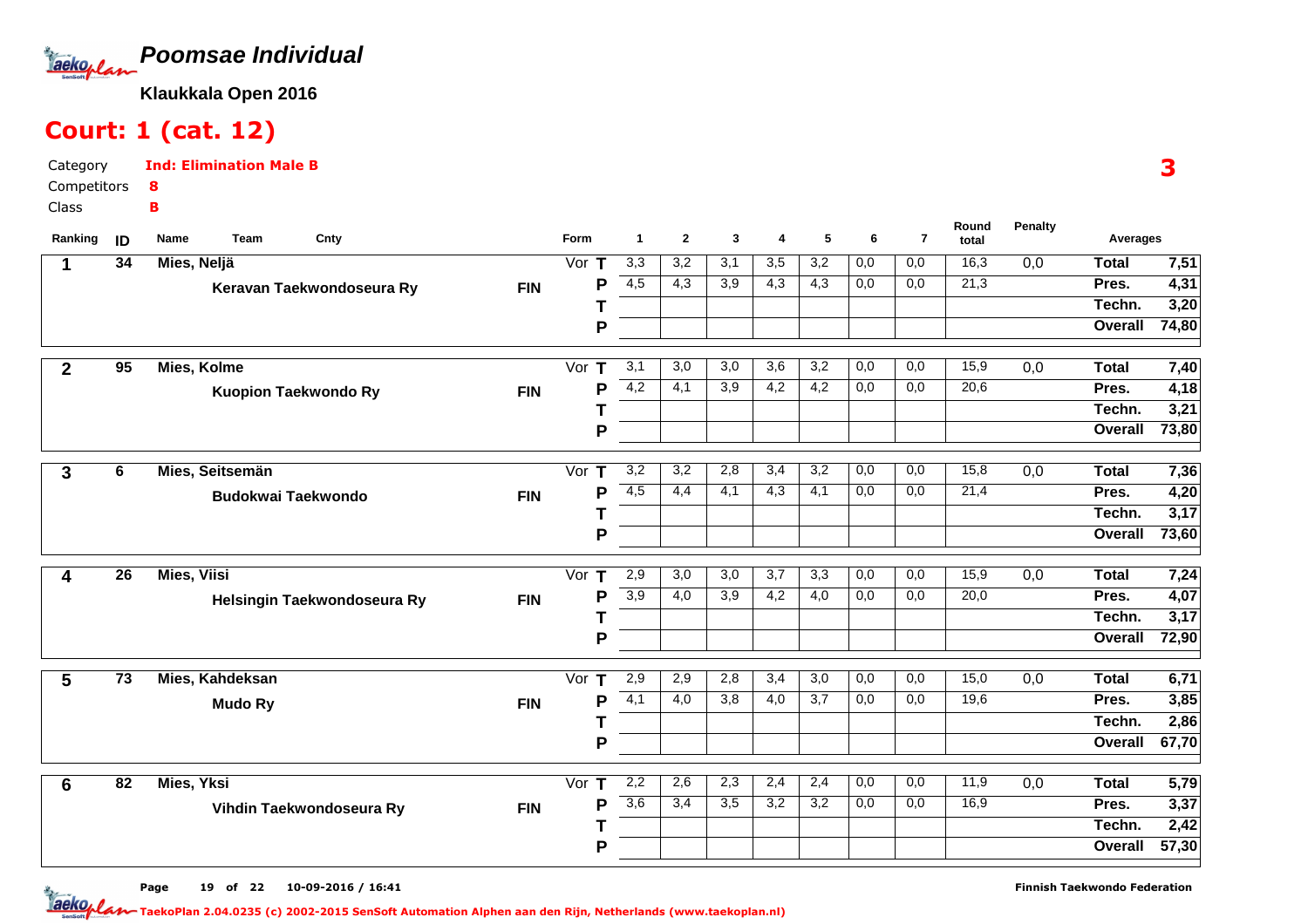

# Court: 1 (cat. 13)

Category CompetitorsClassInd: Elimination Female B8B

| Ranking      | ID              | Team<br>Cnty<br>Name         |            | <b>Form</b>  | 1                | $\mathbf{2}$     | 3                | 4                       | 5                | 6          | $\overline{7}$ | Round<br>total | <b>Penalty</b>   | Averages              |              |
|--------------|-----------------|------------------------------|------------|--------------|------------------|------------------|------------------|-------------------------|------------------|------------|----------------|----------------|------------------|-----------------------|--------------|
| 1            | 94              | Nainen, Kuusi                |            | Vor $T$      | 3,1              | 3,4              | $\overline{3,0}$ | 2,8                     | $\overline{3,3}$ | 0,0        | 0,0            | 15,6           | 0,0              | <b>Total</b>          | 7,06         |
|              |                 | <b>Mudo Ry</b>               | <b>FIN</b> | P            | $\overline{3,9}$ | 4,1              | 3,9              | 4,0                     | 3,9              | 0,0        | 0,0            | 19,8           |                  | Pres.                 | 3,93         |
|              |                 |                              |            |              |                  |                  |                  |                         |                  |            |                |                |                  | Techn.                | 3,13         |
| $\mathbf{A}$ |                 |                              |            | P            |                  |                  |                  |                         |                  |            |                |                |                  | Overall               | 35,40        |
|              |                 |                              |            |              |                  |                  |                  |                         |                  |            |                |                |                  |                       |              |
| 8            | 17              | Nainen, Kaksi                |            | Vor<br>т     | 2,4              | 2,9              | 2,8              | $\overline{3,0}$        | 3,3              | 0,0        | 0,0            | 14,4           | $\overline{0,0}$ | <b>Total</b>          | 6,50         |
|              |                 | <b>Espoo Hwarang Team Ry</b> | <b>FIN</b> | P            | 3,5              | 3,8              | 3,8              | 3,8                     | 3,5              | 0,0        | 0,0            | 18,4           |                  | Pres.                 | 3,67         |
|              |                 |                              |            |              |                  |                  |                  |                         |                  |            |                |                |                  | Techn.                | 2,83         |
| $\mathbf{A}$ |                 |                              |            | P            |                  |                  |                  |                         |                  |            |                |                |                  | Overall               | 64,90        |
|              | $\overline{24}$ |                              |            |              |                  | 3,3              |                  |                         |                  |            |                | 15,8           |                  |                       |              |
| 4            |                 | Nainen, Kolme                |            | Vor $T$<br>P | 3,1<br>4,0       | 3,8              | 2,9<br>3,9       | $\overline{3,3}$<br>3,7 | 3,2<br>3,7       | 0,0<br>0,0 | 0,0<br>0,0     | 19,1           | $\overline{0,0}$ | <b>Total</b><br>Pres. | 7,00<br>3,81 |
|              |                 | Helsingin Taekwondoseura Ry  | <b>FIN</b> |              |                  |                  |                  |                         |                  |            |                |                |                  | Techn.                | 3,19         |
| $\mathbf{A}$ |                 |                              |            | P            |                  |                  |                  |                         |                  |            |                |                |                  | Overall               | 69,80        |
|              |                 |                              |            |              |                  |                  |                  |                         |                  |            |                |                |                  |                       |              |
| 5            | 12              | Nainen, Yksi                 |            | Vor $T$      | 3,0              | 2,9              | 2,8              | $\overline{3,2}$        | 3,3              | 0,0        | 0,0            | 15,2           | 0,0              | <b>Total</b>          | 6,81         |
|              |                 | <b>Espoo Hwarang Team Ry</b> | <b>FIN</b> | P            | 3,8              | $\overline{3,9}$ | $\overline{3,7}$ | 4,1                     | $\overline{3,6}$ | 0,0        | 0,0            | 19,1           |                  | Pres.                 | 3,83         |
|              |                 |                              |            |              |                  |                  |                  |                         |                  |            |                |                |                  | Techn.                | 2,98         |
| $\mathbf{A}$ |                 |                              |            | P            |                  |                  |                  |                         |                  |            |                |                |                  | Overall               | 68,40        |
|              |                 |                              |            |              |                  |                  |                  |                         |                  |            |                |                |                  |                       |              |
| 3            | 4               | Nainen, Viisi                |            | Vor<br>т     | 3,2              | 3,1              | 3,0              | $\overline{3,3}$        | 3,2              | 0,0        | 0,0            | 15,8           | 0,0              | <b>Total</b>          | 7,00         |
|              |                 | <b>Budokwai Taekwondo</b>    | <b>FIN</b> | P            | 4,0              | 4,0              | 3,8              | 4,2                     | 3,9              | 0,0        | 0,0            | 19,9           |                  | Pres.                 | 3,98         |
|              |                 |                              |            |              |                  |                  |                  |                         |                  |            |                |                |                  | Techn.                | 3,02         |
| $\mathbf{A}$ |                 |                              |            | P            |                  |                  |                  |                         |                  |            |                |                |                  | Overall               | 70,40        |
|              |                 |                              |            |              |                  |                  |                  |                         |                  |            |                |                |                  |                       |              |
| 6            | $\overline{72}$ | Nainen, Seitsemän            |            | Vor $T$      | 2,7              | 2,7              | 2,7              | 3,2                     | 3,0              | 0,0        | 0,0            | 14,3           | 0,0              | <b>Total</b>          | 6,63         |
|              |                 | EHT, Klaukkala, Mudo Lohja   | <b>FIN</b> | P            | 3,7              | 3,7              | 3,7              | 3,8                     | $\overline{3,5}$ | 0,0        | 0,0            | 18,4           |                  | Pres.                 | 3,75         |
|              |                 |                              |            |              |                  |                  |                  |                         |                  |            |                |                |                  | Techn.                | 2,88         |
| $\mathbf{A}$ |                 |                              |            | P            |                  |                  |                  |                         |                  |            |                |                |                  | Overall               | 66,70        |

2

Page 20 of 22 10-09-2016 / 16:41

Finnish Taekwondo Federation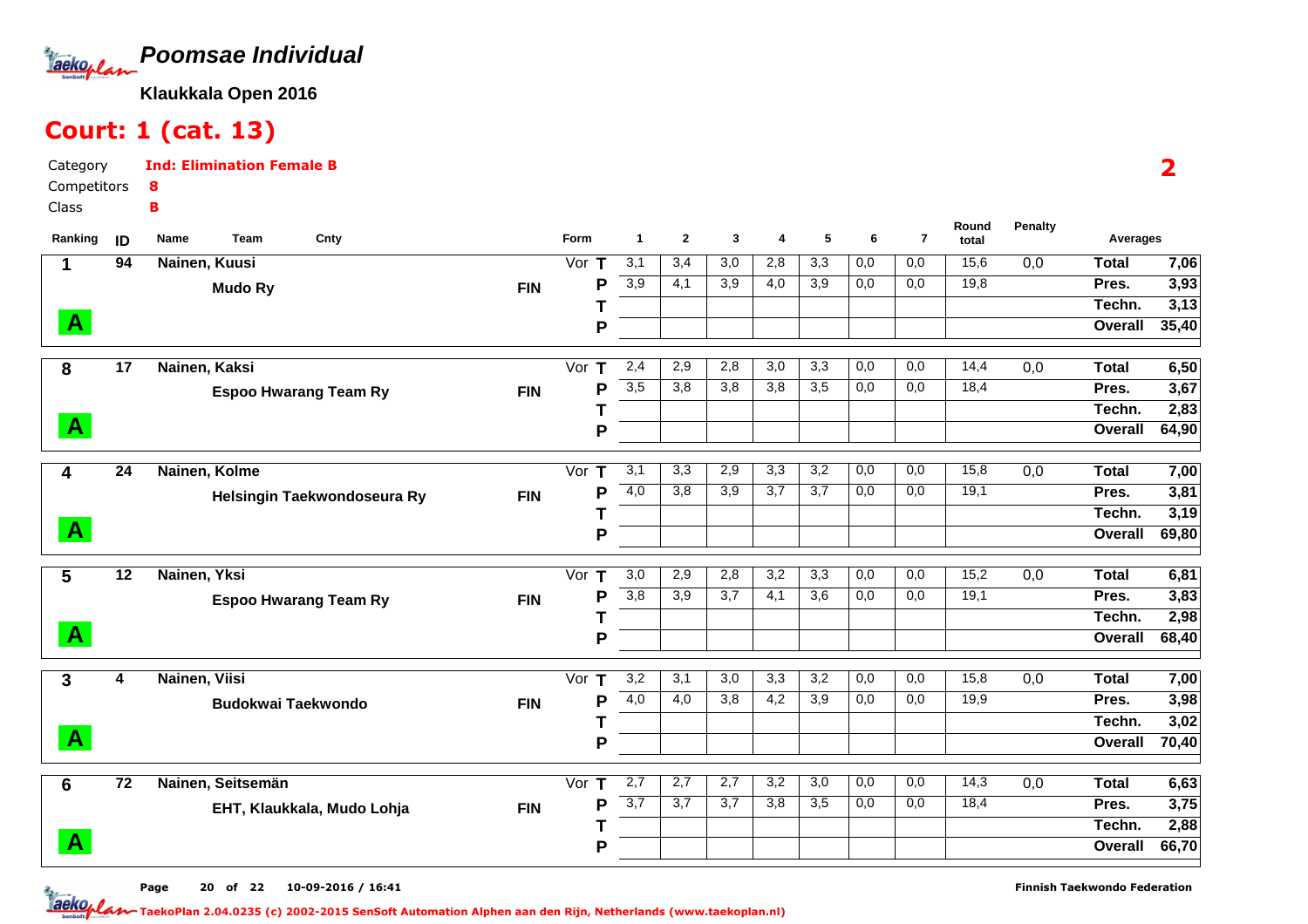

# Court: 1 (cat. 13)

| Category    | <b>Ind: Elimination Female B</b> |
|-------------|----------------------------------|
| Competitors | -8                               |
| Class       | R                                |

| Ranking                 | ID | Name          | Team              | Cnty                        |            | <b>Form</b> |     | $\mathbf{2}$ | 3   | 4   | 5   | 6   |     | Round<br>total | Penalty | Averages |       |
|-------------------------|----|---------------|-------------------|-----------------------------|------------|-------------|-----|--------------|-----|-----|-----|-----|-----|----------------|---------|----------|-------|
|                         | 97 |               | Nainen, Kahdeksan |                             |            | Vor         | 2,8 | 3,0          | 3,0 | 3,2 | 3,3 | 0,0 | 0,0 | 15,3           | 0,0     | Total    | 7,02  |
|                         |    |               |                   | EHT, Klaukkala, Mudo Lohja  | <b>FIN</b> | P           | 3,9 | 4,0          | 3,8 | 4,0 | 3,9 | 0,0 | 0,0 | 19,6           |         | Pres.    | 3,95  |
|                         |    |               |                   |                             |            |             |     |              |     |     |     |     |     |                |         | Techn.   | 3,07  |
| $\overline{\mathsf{A}}$ |    |               |                   |                             |            | D           |     |              |     |     |     |     |     |                |         | Overall  | 70,20 |
|                         | 28 | Nainen, Neljä |                   |                             |            | Vor         | 2,8 | 2,8          | 2,8 | 2,9 | 3,0 | 0,0 | 0,0 | 14,3           | 0,0     | Total    | 6,60  |
|                         |    |               |                   | Helsingin Taekwondoseura Ry | <b>FIN</b> | P           | 3,6 | 3,8          | 3,7 | 4,0 | 3,7 | 0,0 | 0,0 | 18,8           |         | Pres.    | 3,75  |
|                         |    |               |                   |                             |            |             |     |              |     |     |     |     |     |                |         | Techn.   | 2,85  |
| $\overline{\mathsf{A}}$ |    |               |                   |                             |            | D           |     |              |     |     |     |     |     |                |         | Overall  | 66,40 |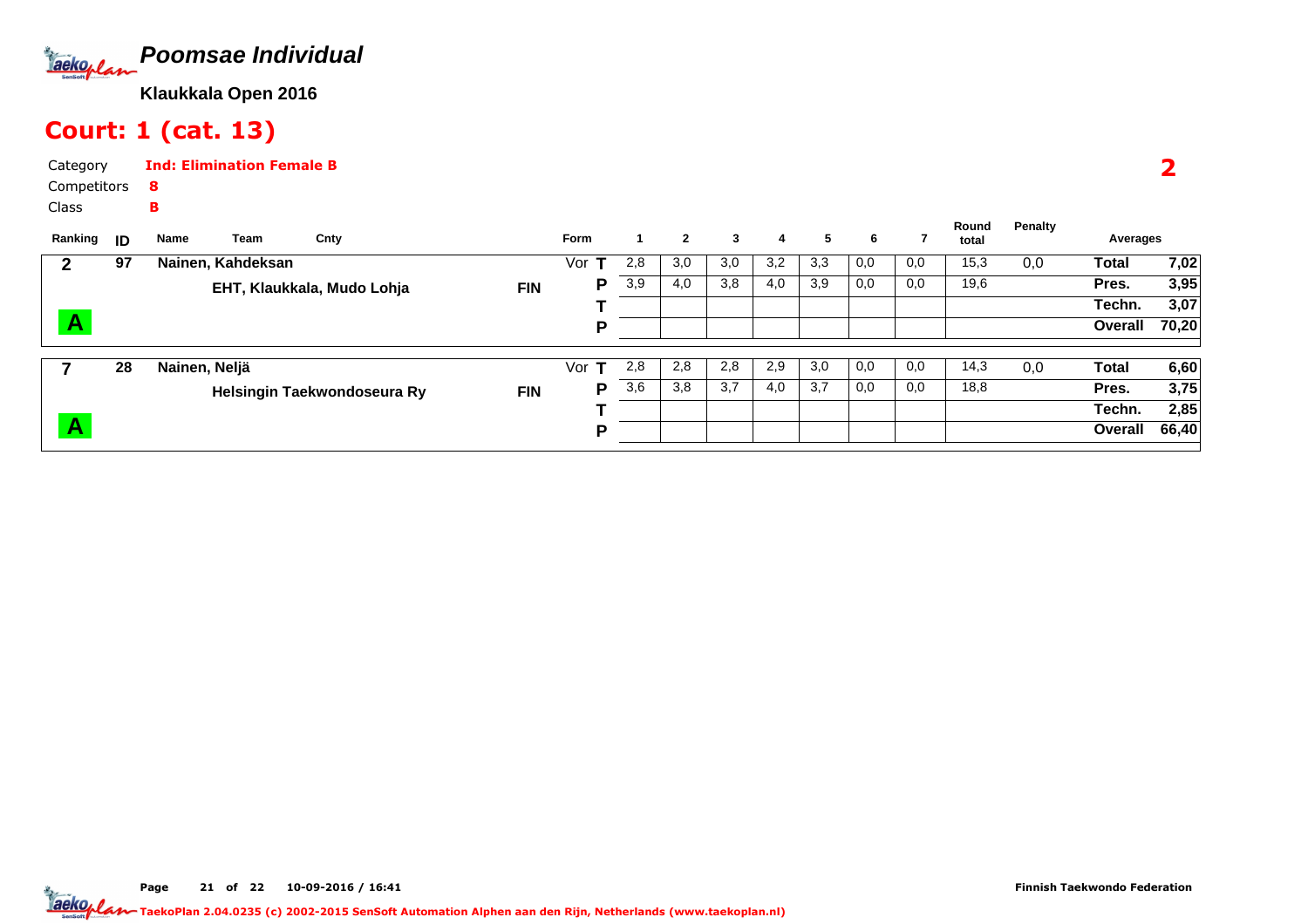

# Court: 1 (cat. 13)

B

Category CompetitorsInd: Elimination Female B8

Class

| Ranking        | ID              | Name<br>Team   | Cnty                         |            | Form                        | $\mathbf{1}$          | $\mathbf{2}$     | 3                | 4                | 5                | 6                | $\overline{7}$ | Round<br>total | Penalty          | Averages     |       |
|----------------|-----------------|----------------|------------------------------|------------|-----------------------------|-----------------------|------------------|------------------|------------------|------------------|------------------|----------------|----------------|------------------|--------------|-------|
|                | 94              | Nainen, Kuusi  |                              |            | Vor $T$                     | 3,0                   | 3,4              | $\overline{3,2}$ | 3,6              | 3,4              | 0,0              | 0,0            | 16,6           | $\overline{0,0}$ | Total        | 7,38  |
|                |                 | <b>Mudo Ry</b> |                              | <b>FIN</b> |                             | 4,2<br>Р              | 4,2              | 4,0              | 4,0              | 4,0              | 0,0              | 0,0            | 20,4           |                  | Pres.        | 4,09  |
|                |                 |                |                              |            |                             |                       |                  |                  |                  |                  |                  |                |                |                  | Techn.       | 3,30  |
|                |                 |                |                              |            |                             | P                     |                  |                  |                  |                  |                  |                |                |                  | Overall      | 73,90 |
| $\mathbf{2}$   | 4               | Nainen, Viisi  |                              |            | Vor $\overline{\mathsf{T}}$ | 3,1                   | 3,4              | 3,0              | 3,1              | 3,1              | 0,0              | 0,0            | 15,7           | 0,0              | <b>Total</b> | 7,20  |
|                |                 |                | <b>Budokwai Taekwondo</b>    | <b>FIN</b> |                             | $\overline{4,1}$<br>Ρ | 4,1              | 3,8              | 4,1              | 3,8              | 0,0              | 0,0            | 19,9           |                  | Pres.        | 3,98  |
|                |                 |                |                              |            |                             |                       |                  |                  |                  |                  |                  |                |                |                  | Techn.       | 3,21  |
|                |                 |                |                              |            |                             | P                     |                  |                  |                  |                  |                  |                |                |                  | Overall      | 72,40 |
| 3              | $\overline{28}$ | Nainen, Neljä  |                              |            | Vor $T$                     | $\overline{3,0}$      | 3,3              | 3,1              | 2,9              | 3,5              | 0,0              | 0,0            | 15,8           | $\overline{0,0}$ | <b>Total</b> | 7,10  |
|                |                 |                | Helsingin Taekwondoseura Ry  | <b>FIN</b> |                             | $\overline{4,1}$<br>Р | $\overline{4,0}$ | $\overline{3,9}$ | 4,0              | 3,9              | 0,0              | 0,0            | 19,9           |                  | Pres.        | 3,95  |
|                |                 |                |                              |            | Т                           |                       |                  |                  |                  |                  |                  |                |                |                  | Techn.       | 3,15  |
|                |                 |                |                              |            |                             | P                     |                  |                  |                  |                  |                  |                |                |                  | Overall      | 70,70 |
| 4              | 12              | Nainen, Yksi   |                              |            | Vor T                       | 3,1                   | 3,3              | 2,9              | 3,0              | $\overline{3,2}$ | 0,0              | 0,0            | 15,5           | 0,0              | <b>Total</b> | 7,09  |
|                |                 |                | <b>Espoo Hwarang Team Ry</b> | <b>FIN</b> |                             | 4,1<br>P              | 4,0              | $\overline{3,8}$ | $\overline{3,9}$ | $\overline{3,9}$ | $\overline{0,0}$ | 0,0            | 19,7           |                  | Pres.        | 3,93  |
|                |                 |                |                              |            |                             |                       |                  |                  |                  |                  |                  |                |                |                  | Techn.       | 3,17  |
|                |                 |                |                              |            |                             | P                     |                  |                  |                  |                  |                  |                |                |                  | Overall      | 71,00 |
| 5              | 24              | Nainen, Kolme  |                              |            | Vor $T$                     | 2,9                   | 2,9              | 2,9              | 2,9              | 3,1              | 0,0              | 0,0            | 14,7           | 0,0              | <b>Total</b> | 7,03  |
|                |                 |                | Helsingin Taekwondoseura Ry  | <b>FIN</b> |                             | $\overline{4,1}$<br>Ρ | 3,9              | 3,8              | 3,9              | 3,9              | 0,0              | 0,0            | 19,6           |                  | Pres.        | 3,96  |
|                |                 |                |                              |            |                             |                       |                  |                  |                  |                  |                  |                |                |                  | Techn.       | 3,06  |
|                |                 |                |                              |            |                             | P                     |                  |                  |                  |                  |                  |                |                |                  | Overall      | 70,90 |
| $6\phantom{1}$ | $\overline{17}$ | Nainen, Kaksi  |                              |            | Vor $T$                     | 2,7                   | 3,1              | 2,9              | 3,2              | 2,9              | 0,0              | 0,0            | 14,8           | 0,0              | <b>Total</b> | 6,79  |
|                |                 |                | <b>Espoo Hwarang Team Ry</b> | <b>FIN</b> | P                           | 3,8                   | 3,9              | 3,8              | 4,2              | $\overline{3,6}$ | 0,0              | 0,0            | 19,3           |                  | Pres.        | 3,81  |
|                |                 |                |                              |            |                             |                       |                  |                  |                  |                  |                  |                |                |                  | Techn.       | 2,97  |
|                |                 |                |                              |            |                             | P                     |                  |                  |                  |                  |                  |                |                |                  | Overall      | 68,10 |

Page 22 of 22 10-09-2016 / 16:41 22 of 22 10-09-2016 / 16:4

3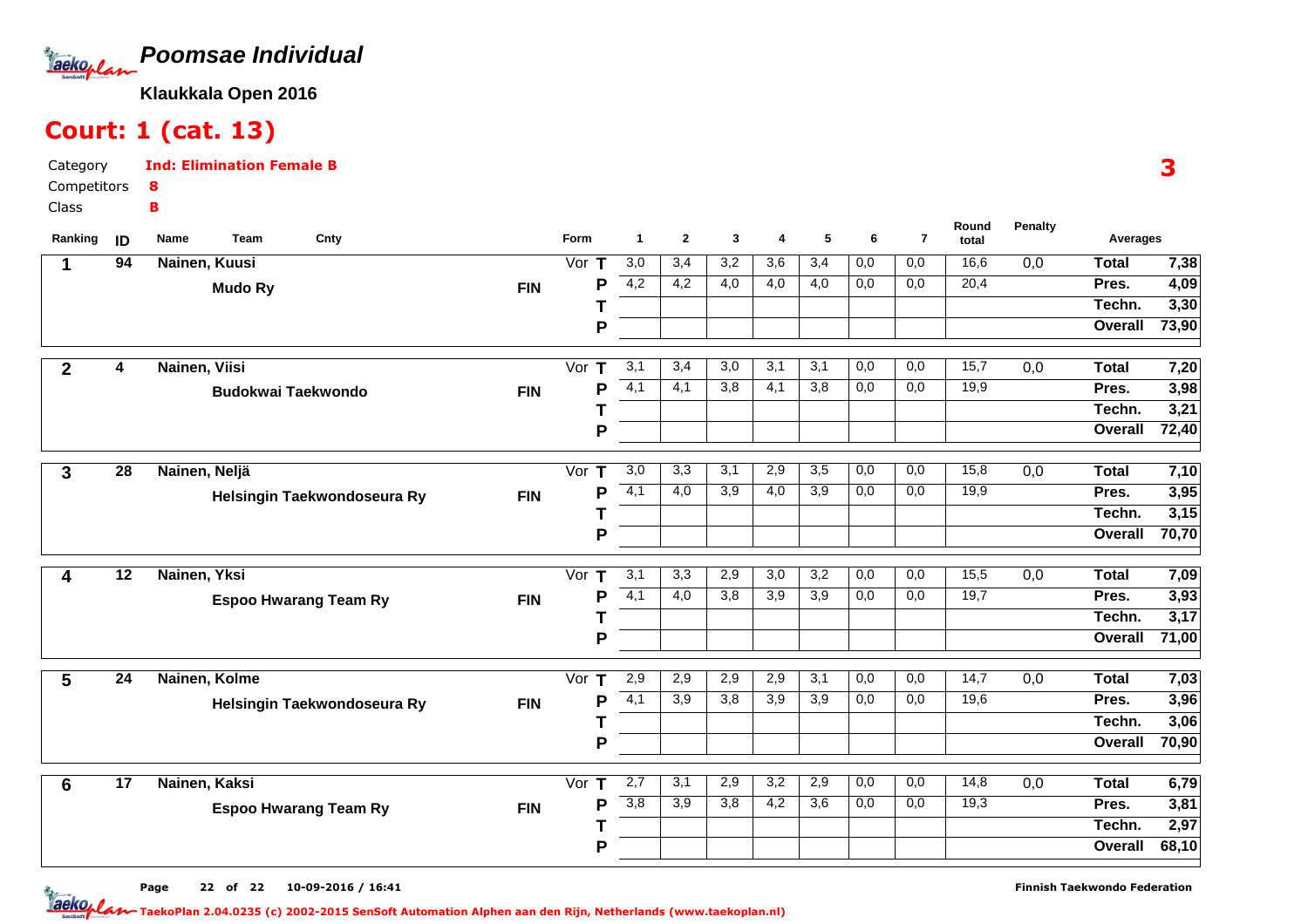

# Court: 2 (cat. 1)

Category CompetitorsClassInd: Ilves vihreät A6A

| Ranking         | ID              | Team<br>Cnty<br>Name           |            | Form               | $\mathbf{1}$ | $\mathbf{2}$ | 3   | 4   | 5   | 6                | $\overline{7}$ | Round<br>total | <b>Penalty</b>   | Averages       |                   |
|-----------------|-----------------|--------------------------------|------------|--------------------|--------------|--------------|-----|-----|-----|------------------|----------------|----------------|------------------|----------------|-------------------|
| 1               | $\overline{71}$ | <b>Buuri</b> , Bella           |            | Vor $T$            | 3,2          | 2,8          | 2,0 | 2,4 | 2,2 | 0,0              | 0,0            | 12,6           | $\overline{0,0}$ | <b>Total</b>   | 5,67              |
|                 |                 | Taekwondourheilijat 2011       | <b>FIN</b> | P                  | 3,1          | 3,3          | 2,4 | 3,1 | 3,3 | 0,0              | 0,0            | 15,2           |                  | Pres.          | 3,13              |
|                 |                 |                                |            |                    |              |              |     |     |     |                  |                |                |                  | Techn.         | 2,53              |
|                 |                 |                                |            | P                  |              |              |     |     |     |                  |                |                |                  | Overall        | 56,40             |
| $\mathbf{2}$    | 52              | Torppa, liris                  |            | Vor T              | 2,8          | 2,8          | 2,7 | 2,2 | 2,1 | 0,0              | 0,0            | 12,6           | $\overline{0,0}$ | <b>Total</b>   | 5,22              |
|                 |                 | Klaukkalan Tae Kwon Do Ry      | <b>FIN</b> | P                  | 2,9          | 3,2          | 1,8 | 2,9 | 3,4 | 0,0              | 0,0            | 14,2           |                  | Pres.          | 2,88              |
|                 |                 |                                |            |                    |              |              |     |     |     |                  |                |                |                  | Techn.         | 2,33              |
|                 |                 |                                |            | P                  |              |              |     |     |     |                  |                |                |                  | Overall        | 51,10             |
|                 | 80              | Vääränen, Lotta                |            | Vor<br>т           | 3,0          | 2,7          | 1,9 | 2,1 | 2,0 | 0,0              | 0,0            | 11,7           | 0,0              | <b>Total</b>   | 5,20              |
| 3               |                 |                                |            | P                  | 3,1          | 3,1          | 2,5 | 2,8 | 2,9 | 0,0              | 0,0            | 14,4           |                  | Pres.          | 2,93              |
|                 |                 | Tampereen Kumgang Taekwondo Ry | <b>FIN</b> |                    |              |              |     |     |     |                  |                |                |                  | Techn.         | 2,27              |
|                 |                 |                                |            | P                  |              |              |     |     |     |                  |                |                |                  | Overall        | 52,20             |
|                 |                 |                                |            |                    |              |              |     |     |     |                  |                |                |                  |                |                   |
| 4               | 79              | Victoria, Hentunen             |            | Vor $T$            | 2,5          | 2,7          | 2,2 | 2,3 | 1,8 | 0,0              | 0,0            | 11,5           | 0,0              | <b>Total</b>   | 5,05              |
|                 |                 | Taekwondourheilijat 2011       | <b>FIN</b> | P                  | 2,7          | 3,0          | 2,9 | 2,8 | 2,8 | 0,0              | 0,0            | 14,2           |                  | Pres.          | 2,85              |
|                 |                 |                                |            |                    |              |              |     |     |     |                  |                |                |                  | Techn.         | 2,20              |
|                 |                 |                                |            | P                  |              |              |     |     |     |                  |                |                |                  | Overall        | 50,40             |
| 5               | 45              | Peltonen, Juho                 |            | Vor $T$            | 2,6          | 2,5          | 2,1 | 1,8 | 2,4 | 0,0              | 0,0            | 11,4           | 0,0              | <b>Total</b>   | 5,04              |
|                 |                 | Klaukkalan Tae Kwon Do Ry      | <b>FIN</b> | P                  | 2,7          | 3,0          | 2,9 | 2,5 | 3,3 | $\overline{0,0}$ | 0,0            | 14,4           |                  | Pres.          | 2,88              |
|                 |                 |                                |            |                    |              |              |     |     |     |                  |                |                |                  | Techn.         | $\overline{2,15}$ |
|                 |                 |                                |            | P                  |              |              |     |     |     |                  |                |                |                  | Overall        | 49,90             |
|                 | 49              | Nygård, Samuel                 |            | $\mathbf T$<br>Vor | 2,6          | 2,3          | 1,7 | 0,9 | 1,9 | 0,0              | 0,0            | 09,4           | $\overline{0,0}$ | <b>Total</b>   | 4,44              |
| $6\phantom{1}6$ |                 |                                |            | P                  | 2,7          | 3,0          | 2,2 | 2,5 | 2,8 | 0,0              | 0,0            | 13,2           |                  | Pres.          | $\overline{2,55}$ |
|                 |                 | Klaukkalan Tae Kwon Do Ry      | <b>FIN</b> |                    |              |              |     |     |     |                  |                |                |                  | Techn.         | 1,89              |
|                 |                 |                                |            | Р                  |              |              |     |     |     |                  |                |                |                  | <b>Overall</b> | 43,70             |
|                 |                 |                                |            |                    |              |              |     |     |     |                  |                |                |                  |                |                   |

3

Page 23 of 31 10-09-2016 / 16:41 23 of 31 10-09-2016 / 16:4

Finnish Taekwondo Federation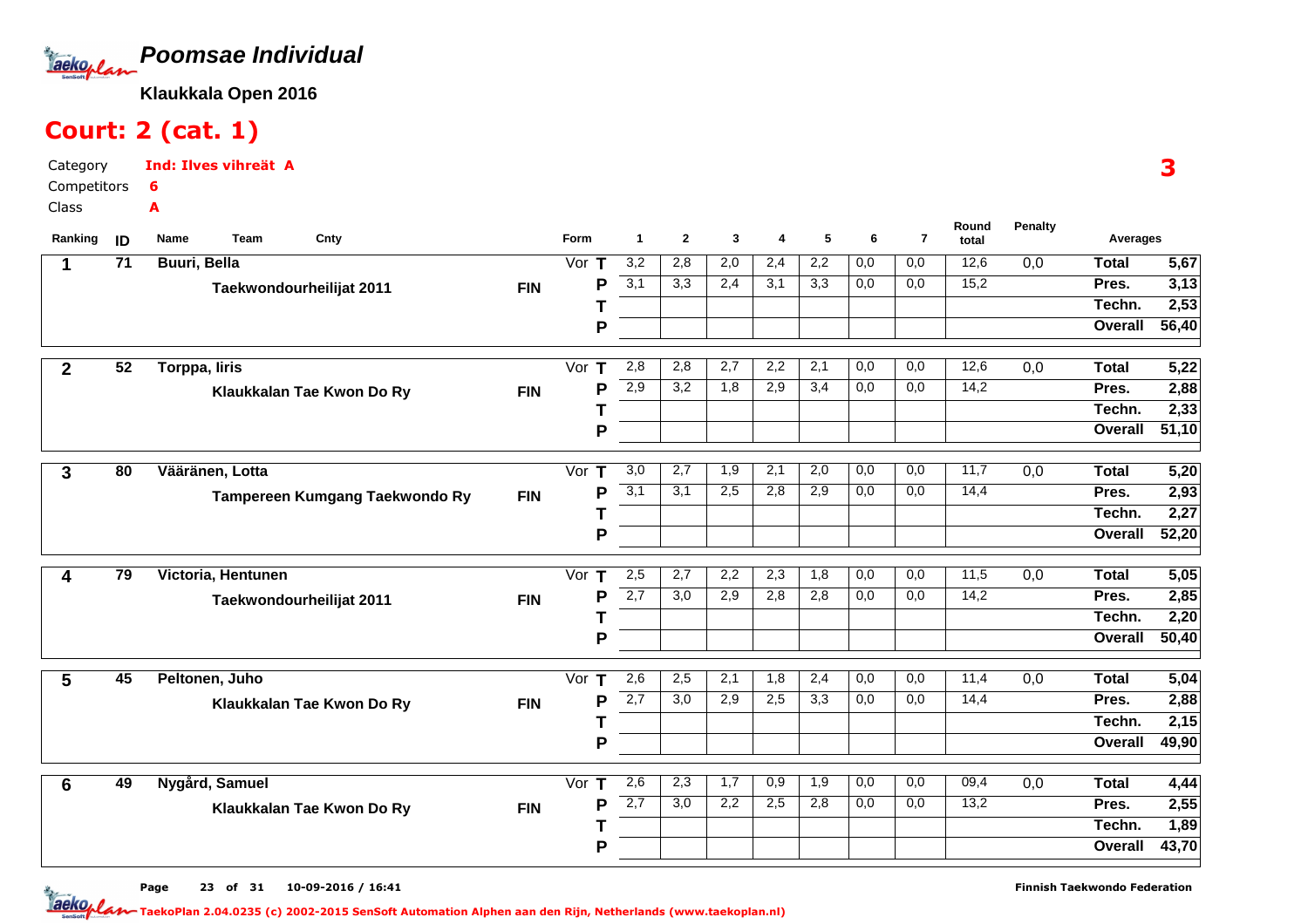

# Court: 2 (cat. 2)

Category CompetitorsClassInd: Ilves keltaiset A8A

| Ranking      | ID              | Team<br>Cnty<br>Name      |            | Form    | -1               | $\mathbf{2}$ | 3                | 4   | 5   | 6   | $\overline{\mathbf{r}}$ | Round<br>total | <b>Penalty</b>   | Averages     |                   |
|--------------|-----------------|---------------------------|------------|---------|------------------|--------------|------------------|-----|-----|-----|-------------------------|----------------|------------------|--------------|-------------------|
| 1            | $\overline{42}$ | Laitinen, Valtteri        |            | Vor $T$ | 2,4              | 2,7          | 2,8              | 2,3 | 1,9 | 0,0 | 0,0                     | 12,1           | $\overline{0,0}$ | <b>Total</b> | 5,24              |
|              |                 | Klaukkalan Tae Kwon Do Ry | <b>FIN</b> | P       | 2,8              | 3,1          | 3,1              | 2,7 | 2,4 | 0,0 | 0,0                     | 14,1           |                  | Pres.        | 2,85              |
|              |                 |                           |            |         |                  |              |                  |     |     |     |                         |                |                  | Techn.       | 2,38              |
|              |                 |                           |            | P       |                  |              |                  |     |     |     |                         |                |                  | Overall      | 51,90             |
| $\mathbf{2}$ | 48              | Salmi, Jenna              |            | Vor $T$ | 2,3              | 2,5          | 2,5              | 1,9 | 1,6 | 0,0 | 0,0                     | 10,8           | 0,0              | <b>Total</b> | 4,95              |
|              |                 | Klaukkalan Tae Kwon Do Ry | <b>FIN</b> | P       | 2,9              | 2,9          | $\overline{3,0}$ | 2,4 | 2,0 | 0,0 | 0,0                     | 13,2           |                  | Pres.        | 2,75              |
|              |                 |                           |            | Τ       |                  |              |                  |     |     |     |                         |                |                  | Techn.       | 2,20              |
|              |                 |                           |            | P       |                  |              |                  |     |     |     |                         |                |                  | Overall      | 48,10             |
|              | $\overline{58}$ | Hyvärinen, Sara           |            | Vor $T$ | 2,9              | 2,6          | 2,4              | 2,3 | 1,4 | 0,0 | 0,0                     | 11,6           | $\overline{0,0}$ | <b>Total</b> | 4,95              |
| 3            |                 |                           |            | P       | $\overline{2,9}$ | 2,6          | 2,8              | 2,6 | 2,0 | 0,0 | 0,0                     | 12,9           |                  | Pres.        | 2,60              |
|              |                 | <b>Mudo Ry</b>            | <b>FIN</b> |         |                  |              |                  |     |     |     |                         |                |                  | Techn.       | 2,35              |
|              |                 |                           |            | P       |                  |              |                  |     |     |     |                         |                |                  | Overall      | 48,10             |
|              |                 |                           |            |         |                  |              |                  |     |     |     |                         |                |                  |              |                   |
| 4            | 46              | Pirttilahti, Jimi         |            | Vor $T$ | 1,8              | 2,6          | 2,6              | 1,9 | 1,8 | 0,0 | 0,0                     | 10,7           | 0,0              | <b>Total</b> | 4,89              |
|              |                 | Klaukkalan Tae Kwon Do Ry | <b>FIN</b> | P       | 2,8              | 2,6          | 3,1              | 2,8 | 2,5 | 0,0 | $\overline{0,0}$        | 13,8           |                  | Pres.        | 2,73              |
|              |                 |                           |            |         |                  |              |                  |     |     |     |                         |                |                  | Techn.       | 2,17              |
|              |                 |                           |            | P       |                  |              |                  |     |     |     |                         |                |                  | Overall      | 49,40             |
| 5            | 57              | Hyvärinen, Anton          |            | Vor $T$ | 2,5              | 2,4          | 2,4              | 2,2 | 1,8 | 0,0 | 0,0                     | 11,3           | 0,0              | <b>Total</b> | 4,80              |
|              |                 | <b>Mudo Ry</b>            | <b>FIN</b> | P       | 2,7              | 2,5          | 2,9              | 2,7 | 2,3 | 0,0 | 0,0                     | 13,1           |                  | Pres.        | $\overline{2,60}$ |
|              |                 |                           |            |         |                  |              |                  |     |     |     |                         |                |                  | Techn.       | 2,20              |
|              |                 |                           |            | P       |                  |              |                  |     |     |     |                         |                |                  | Overall      | 47,40             |
| 6            | 40              | Kivilinna, Juliius        |            | Vor $T$ | 2,6              | 2,6          | 2,1              | 2,0 | 1,7 | 0,0 | 0,0                     | 11,0           | $\overline{0,0}$ | <b>Total</b> | 4,78              |
|              |                 | Klaukkalan Tae Kwon Do Ry | <b>FIN</b> | P       | 2,8              | 2,7          | 2,9              | 2,4 | 2,2 | 0,0 | 0,0                     | 13,0           |                  | Pres.        | 2,58              |
|              |                 |                           |            |         |                  |              |                  |     |     |     |                         |                |                  | Techn.       | 2,20              |
|              |                 |                           |            | P       |                  |              |                  |     |     |     |                         |                |                  | Overall      | 46,80             |
|              |                 |                           |            |         |                  |              |                  |     |     |     |                         |                |                  |              |                   |

Page 24 of 31 10-09-2016 / 16:41

Finnish Taekwondo Federation

<u>Jaeko<sub>p</sub> lan taekoPlan 2.04.0235 (c) 2002-2015 SenSoft Automation Alphen aan den Rijn, Netherlands (www.taekoplan.nl)</u>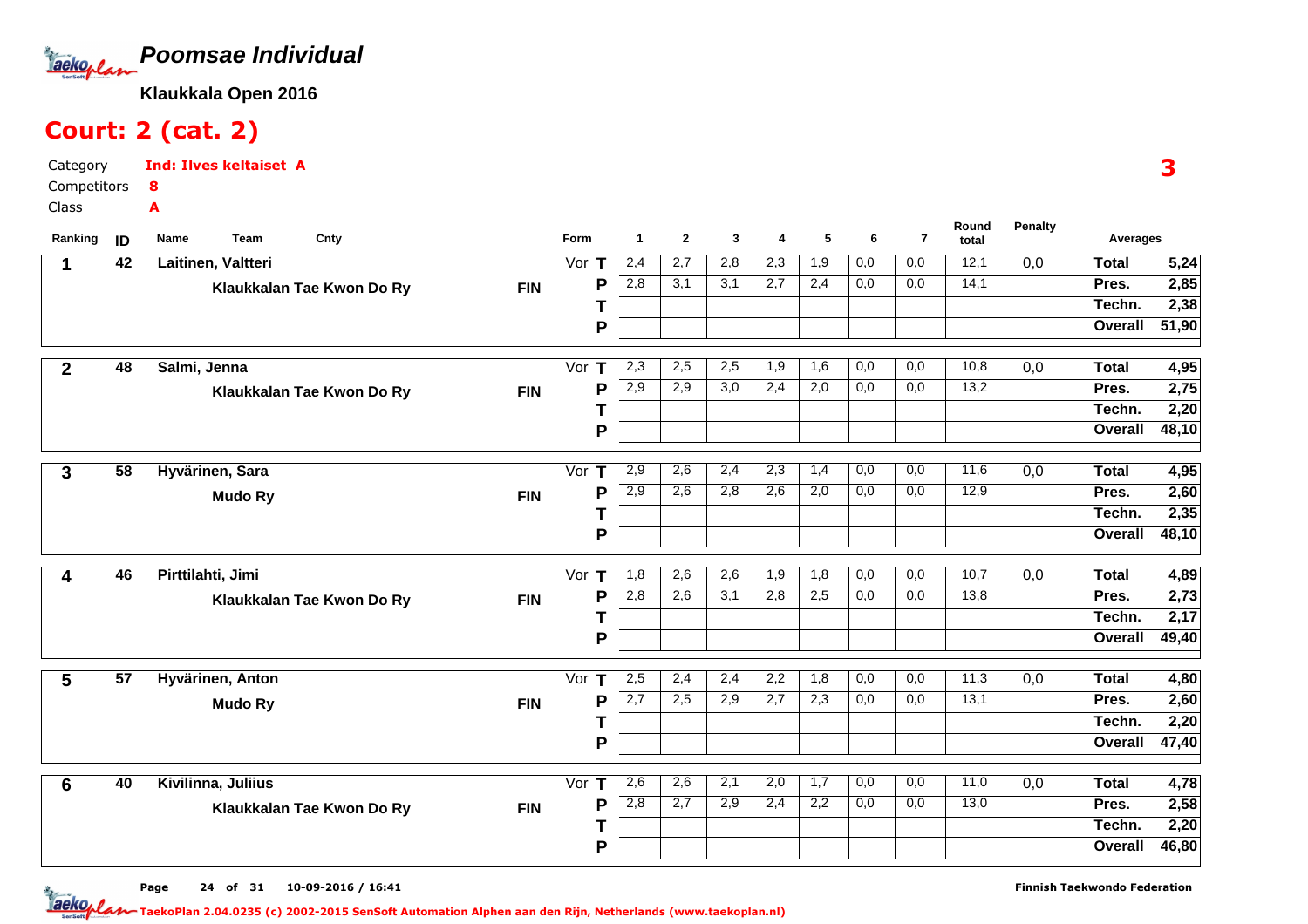

# Court: 2 (cat. 2)

Category CompetitorsInd: Ilves keltaiset A8A

Class

| Ranking | ID | Name          | Team             | Cnty                      |            | <b>Form</b> |     | $\mathbf{2}$ | 3   | 4   | 5    | 6   |     | Round<br>total | Penalty | Averages     |       |
|---------|----|---------------|------------------|---------------------------|------------|-------------|-----|--------------|-----|-----|------|-----|-----|----------------|---------|--------------|-------|
|         | 47 | Rytkönen, Ron |                  |                           |            | Vor         | 2,9 | 2,2          | 1,7 | 2,2 | -1,1 | 0,0 | 0,0 | 10,1           | 0,0     | Total        | 4,46  |
|         |    |               |                  | Klaukkalan Tae Kwon Do Ry | <b>FIN</b> | Р           | 3,0 | 2,4          | 2,6 | 2,3 | 2,3  | 0,0 | 0,0 | 12,6           |         | Pres.        | 2,48  |
|         |    |               |                  |                           |            |             |     |              |     |     |      |     |     |                |         | Techn.       | 1,98  |
|         |    |               |                  |                           |            | D           |     |              |     |     |      |     |     |                |         | Overall      | 45,20 |
|         |    |               |                  |                           |            |             |     |              |     |     |      |     |     |                |         |              |       |
| 8       | 50 |               | Sjöholm, Vincent |                           |            | Vor<br>т    | 1.8 | 1,9          | 1,6 | 1,8 | 1,2  | 0,0 | 0,0 | 08,3           | 0,0     | <b>Total</b> | 4,09  |
|         |    |               |                  | Klaukkalan Tae Kwon Do Ry | <b>FIN</b> | P           | 2,8 | 2,3          | 2,5 | 2,4 | 2,1  | 0,0 | 0,0 | 12,1           |         | Pres.        | 2,38  |
|         |    |               |                  |                           |            |             |     |              |     |     |      |     |     |                |         | Techn.       | 1,70  |
|         |    |               |                  |                           |            | D           |     |              |     |     |      |     |     |                |         | Overall      | 40,50 |
|         |    |               |                  |                           |            |             |     |              |     |     |      |     |     |                |         |              |       |

3

Page 25 of 31 10-09-2016 / 16:41 25 of 31 10-09-2016 / 16:4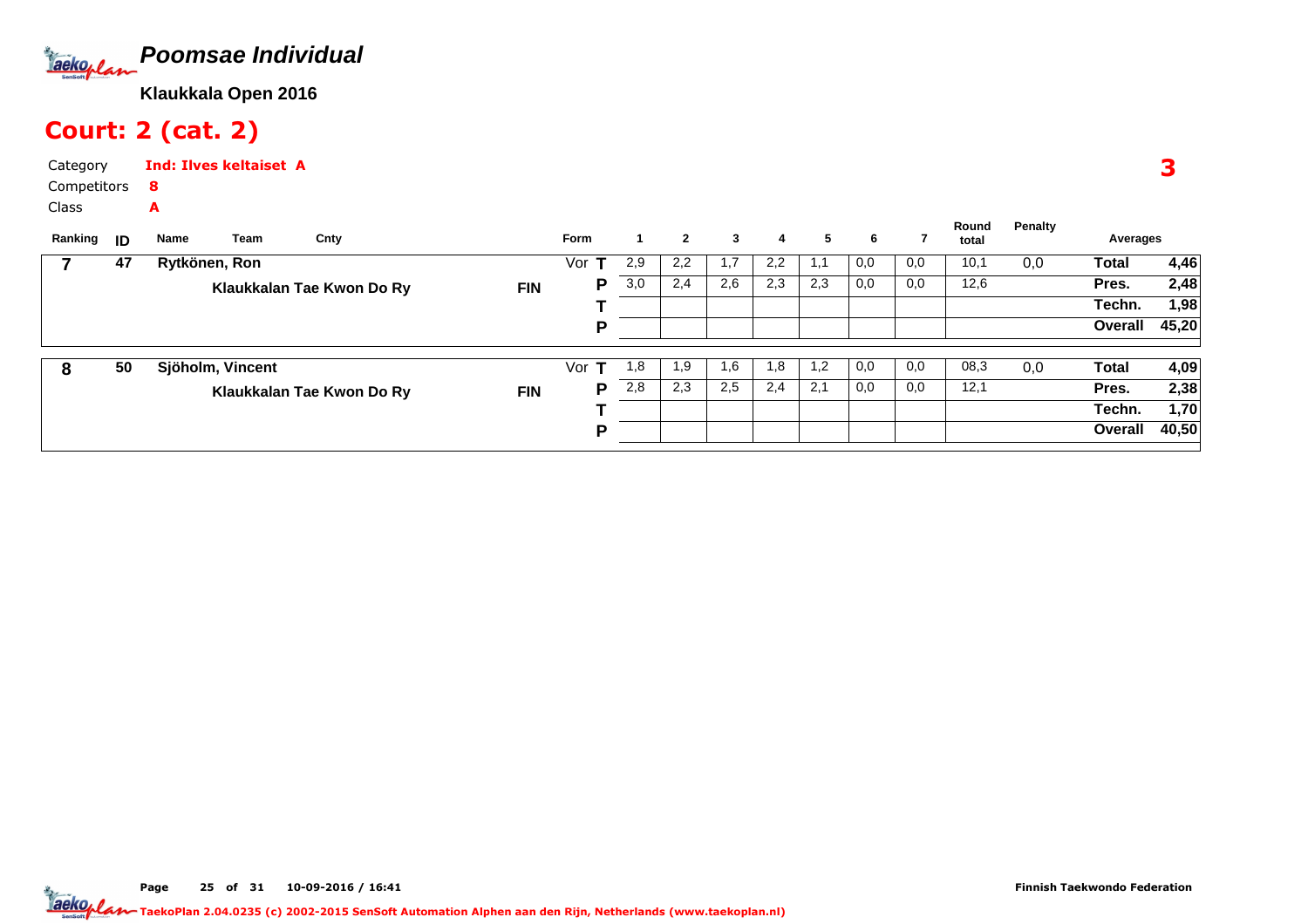

# Court: 2 (cat. 3)

Category CompetitorsClassInd: Ilves siniset A5A

| Ranking      | ID | <b>Team</b><br>Name       | Cnty                      |            | Form     | -1               | $\mathbf{2}$ | 3                | 4   | 5   | 6   | $\overline{7}$ | Round<br>total | <b>Penalty</b> | Averages     |        |
|--------------|----|---------------------------|---------------------------|------------|----------|------------------|--------------|------------------|-----|-----|-----|----------------|----------------|----------------|--------------|--------|
| 1            | 76 | Kortelainen, Aino         |                           |            | Vor<br>т | 2,2              | 2,9          | $\overline{3,3}$ | 2,8 | 2,5 | 0,0 | 0,0            | 13,7           | 0,0            | <b>Total</b> | 6,09   |
|              |    |                           | Taekwondourheilijat 2011  | <b>FIN</b> | P        | 3,3              | 3,2          | 3,4              | 3,4 | 3,0 | 0,0 | 0,0            | 16,3           |                | Pres.        | 3,33   |
|              |    |                           |                           |            |          |                  |              |                  |     |     |     |                |                |                | Techn.       | 2,75   |
|              |    |                           |                           |            | P        |                  |              |                  |     |     |     |                |                |                | Overall      | 61,00  |
| $\mathbf{2}$ | 39 | Ismail, Omar              |                           |            | Vor<br>т | 2,3              | 2,0          | 2,6              | 2,5 | 2,0 | 0,0 | 0,0            | 11,4           | 0,0            | <b>Total</b> | 5,22   |
|              |    |                           | Klaukkalan Tae Kwon Do Ry | <b>FIN</b> | Р        | 3,0              | 2,7          | 3,2              | 3,1 | 2,8 | 0,0 | 0,0            | 14,8           |                | Pres.        | 2,97   |
|              |    |                           |                           |            |          |                  |              |                  |     |     |     |                |                |                | Techn.       | 2,25   |
|              |    |                           |                           |            | P        |                  |              |                  |     |     |     |                |                |                | Overall      | 52,70  |
| 3            | 77 | Leskinen, Luca            |                           |            | Vor $T$  | 1,9              | 2,3          | 2,5              | 2,5 | 1,8 | 0,0 | 0,0            | 11,0           | 0,0            | <b>Total</b> | 5,11   |
|              |    |                           | Taekwondourheilijat 2011  | <b>FIN</b> | P        | 3,0              | 2,8          | 2,8              | 2,9 | 2,5 | 0,0 | 0,0            | 14,0           |                | Pres.        | 2,86   |
|              |    |                           |                           |            |          |                  |              |                  |     |     |     |                |                |                | Techn.       | 2,25   |
|              |    |                           |                           |            | P        |                  |              |                  |     |     |     |                |                |                | Overall      | 50, 80 |
| 4            | 1  | Ilola, Nella              |                           |            | Т<br>Vor | 1,8              | 2,2          | 2,8              | 2,2 | 2,0 | 0,0 | 0,0            | 11,0           | 0,0            | <b>Total</b> | 5,00   |
|              |    | <b>Budokwai Taekwondo</b> |                           | <b>FIN</b> | P        | $\overline{3,0}$ | 2,8          | 2,9              | 2,8 | 2,5 | 0,0 | 0,0            | 14,0           |                | Pres.        | 2,85   |
|              |    |                           |                           |            |          |                  |              |                  |     |     |     |                |                |                | Techn.       | 2,15   |
|              |    |                           |                           |            | P        |                  |              |                  |     |     |     |                |                |                | Overall      | 50,00  |
| 5            | 78 | Sarala, Sofia             |                           |            | Vor<br>т | 1,8              | 1,8          | 2,6              | 2,4 | 1,9 | 0,0 | 0,0            | 10,5           | 0,0            | <b>Total</b> | 4,85   |
|              |    |                           | Taekwondourheilijat 2011  | <b>FIN</b> | P        | $\overline{3,0}$ | 2,8          | 2,7              | 3,0 | 2,5 | 0,0 | 0,0            | 14,0           |                | Pres.        | 2,80   |
|              |    |                           |                           |            |          |                  |              |                  |     |     |     |                |                |                | Techn.       | 2,05   |
|              |    |                           |                           |            | P        |                  |              |                  |     |     |     |                |                |                | Overall      | 48,60  |

3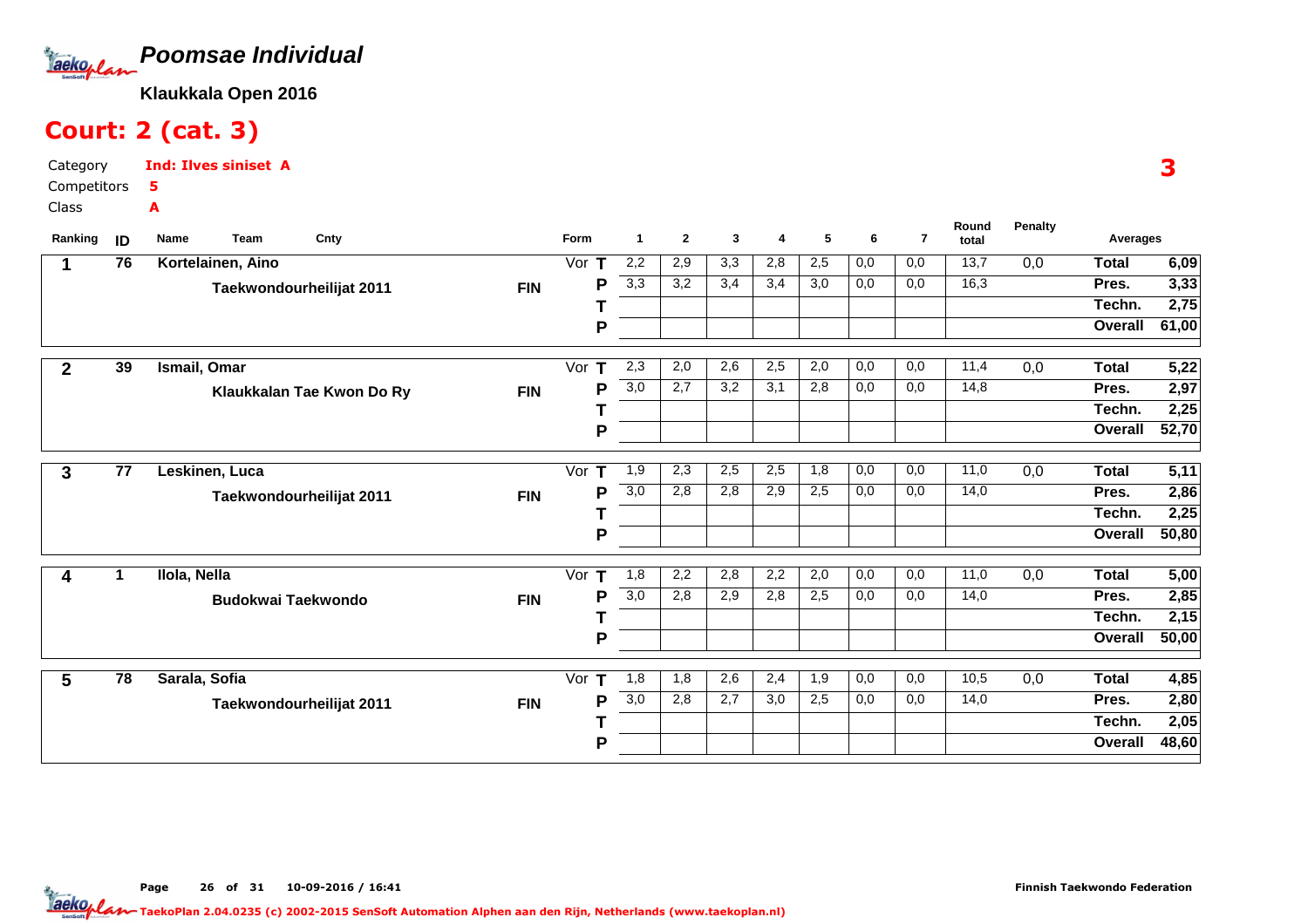

# Court: 2 (cat. 4)

Category CompetitorsInd: Ilves pun-musta A3A

Class

| Ranking | ID | Team<br>Name   | Cnty                         |            | Form     |     | $\overline{2}$ | 3   | 4   | 5   | 6   | $\overline{7}$ | Round<br>total | <b>Penalty</b> | Averages     |                   |
|---------|----|----------------|------------------------------|------------|----------|-----|----------------|-----|-----|-----|-----|----------------|----------------|----------------|--------------|-------------------|
|         | 15 |                |                              |            | т        | 2,6 | 2,2            | 2,7 | 3,1 | 2,9 | 0,0 | 0,0            | 13,5           | 0,0            | <b>Total</b> |                   |
|         |    | Knutsson, Mia  |                              |            | Vor      |     |                |     |     |     |     |                |                |                |              | $\overline{5,66}$ |
|         |    |                | <b>Espoo Hwarang Team Ry</b> | <b>FIN</b> | P        | 2,9 | 2.4            | 3,1 | 3,3 | 3,4 | 0,0 | 0,0            | 15,1           |                | Pres.        | 3,09              |
|         |    |                |                              |            |          |     |                |     |     |     |     |                |                |                | Techn.       | 2,58              |
|         |    |                |                              |            | P        |     |                |     |     |     |     |                |                |                | Overall      | 55,80             |
|         |    |                |                              |            |          |     |                |     |     |     |     |                |                |                |              |                   |
|         | 32 | Suorela, lisa  |                              |            | Vor<br>т | 2,3 | 2,0            | 2,5 | 2,8 | 2,8 | 0,0 | 0,0            | 12,4           | 0,0            | <b>Total</b> | 5,31              |
|         |    |                | Hwarang Taekwondo Nurmijärvi | <b>FIN</b> | Р        | 2,8 | 2,6            | 3,0 | 3,2 | 3,3 | 0,0 | 0,0            | 14,9           |                | Pres.        | 2,95              |
|         |    |                |                              |            |          |     |                |     |     |     |     |                |                |                | Techn.       | 2,36              |
|         |    |                |                              |            | Р        |     |                |     |     |     |     |                |                |                | Overall      | 53,20             |
|         |    |                |                              |            |          |     |                |     |     |     |     |                |                |                |              |                   |
| 3       | 30 | Myllynen, Niko |                              |            | Vor<br>т | 1,9 | 1,6            | 2,0 | 2,8 | 2,5 | 0,0 | 0,0            | 10,8           | 0,0            | <b>Total</b> | 4,88              |
|         |    |                | Hwarang Taekwondo Nurmijärvi | <b>FIN</b> | P        | 2,8 | 2,5            | 2,8 | 3,0 | 3,0 | 0,0 | 0,0            | 14,1           |                | Pres.        | 2,82              |
|         |    |                |                              |            |          |     |                |     |     |     |     |                |                |                | Techn.       | 2,06              |
|         |    |                |                              |            | P        |     |                |     |     |     |     |                |                |                | Overall      | 48,70             |
|         |    |                |                              |            |          |     |                |     |     |     |     |                |                |                |              |                   |

3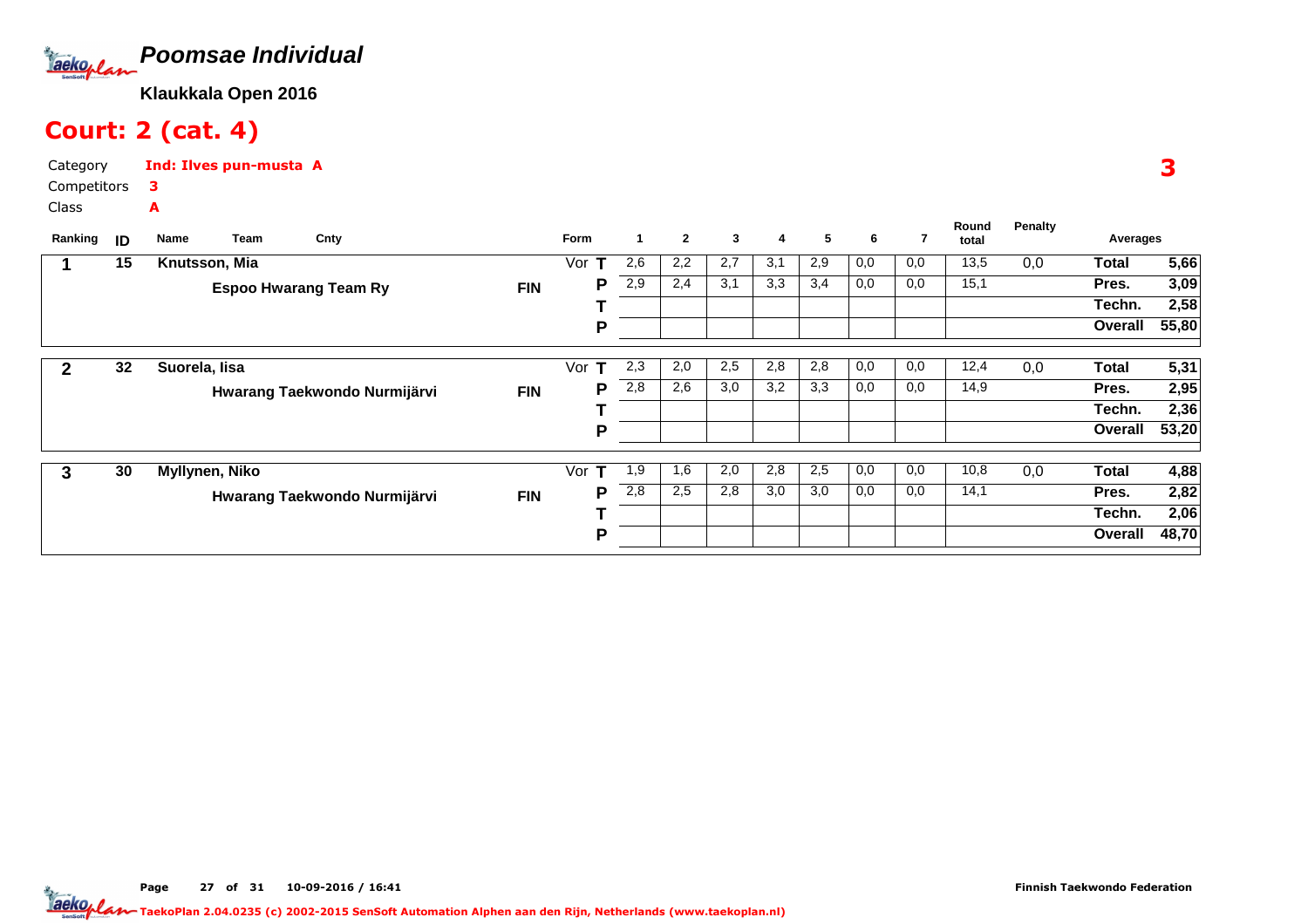

# Court: 2 (cat. 8)

Category CompetitorsClassInd: Kelta-vihreät A4A

| Ranking     | ID | Team<br><b>Name</b>  | Cnty                         |            | Form     | -1  | $\mathbf{2}$     | 3   | 4   | 5   | 6   | 7   | Round<br>total | <b>Penalty</b> | Averages     |       |
|-------------|----|----------------------|------------------------------|------------|----------|-----|------------------|-----|-----|-----|-----|-----|----------------|----------------|--------------|-------|
|             | 31 | Parta, Aino          |                              |            | Vor      | 3,0 | 2,6              | 2,8 | 0,0 | 0,0 | 0,0 | 0,0 | 08,4           | 0,0            | <b>Total</b> | 5,92  |
|             |    |                      | Hwarang Taekwondo Nurmijärvi | <b>FIN</b> | Р        | 3,1 | $\overline{3,3}$ | 3,2 | 0,0 | 0,0 | 0,0 | 0,0 | 09,6           |                | Pres.        | 3,17  |
|             |    |                      |                              |            |          |     |                  |     |     |     |     |     |                |                | Techn.       | 2,75  |
|             |    |                      |                              |            | P        |     |                  |     |     |     |     |     |                |                | Overall      | 35,50 |
| $\mathbf 2$ | 67 | Anttila, Veeti       |                              |            | Vor      | 2,6 | 2,2              | 2,9 | 0,0 | 0,0 | 0,0 | 0,0 | 07,7           | 0,0            | <b>Total</b> | 5,39  |
|             |    |                      | Soukan Taekwondo Klubi       | <b>FIN</b> | Р        | 2,9 | 3,0              | 3,3 | 0,0 | 0,0 | 0,0 | 0,0 | 09,2           |                | Pres.        | 3,02  |
|             |    |                      |                              |            |          |     |                  |     |     |     |     |     |                |                | Techn.       | 2,37  |
|             |    |                      |                              |            | Ρ        |     |                  |     |     |     |     |     |                |                | Overall      | 32,30 |
| 3           | 96 | Hyvärinen, Timo      |                              |            | Vor<br>т | 2,8 | 2,3              | 2,6 | 0,0 | 0,0 | 0,0 | 0,0 | 07,7           | 0,0            | <b>Total</b> | 5,34  |
|             |    | <b>Mudo Ry</b>       |                              | <b>FIN</b> | P        | 2,9 | 3,1              | 2,8 | 0,0 | 0,0 | 0,0 | 0,0 | 08,8           |                | Pres.        | 2,90  |
|             |    |                      |                              |            |          |     |                  |     |     |     |     |     |                |                | Techn.       | 2,43  |
|             |    |                      |                              |            | P        |     |                  |     |     |     |     |     |                |                | Overall      | 32,00 |
| 4           | 68 | Karatzidi, Kalomoira |                              |            | т<br>Vor | 2,0 | 0,9              | 1,1 | 0,0 | 0,0 | 0,0 | 0,0 | 04,0           | 0,0            | Total        | 3,91  |
|             |    |                      | Soukan Taekwondo Klubi       | <b>FIN</b> | P        | 2,5 | 2,7              | 2,5 | 0,0 | 0,0 | 0,0 | 0,0 | 07,7           |                | Pres.        | 2,55  |
|             |    |                      |                              |            |          |     |                  |     |     |     |     |     |                |                | Techn.       | 1,37  |
|             |    |                      |                              |            | P        |     |                  |     |     |     |     |     |                |                | Overall      | 23,50 |

3

TaekoPlan 2.04.0235 (c) 2002-2015 SenSoft Automation Alphen aan den Rijn, Netherlands (www.taekoplan.nl)

Page 28 of 31 10-09-2016 / 16:41 28 of 31 10-09-2016 / 16:4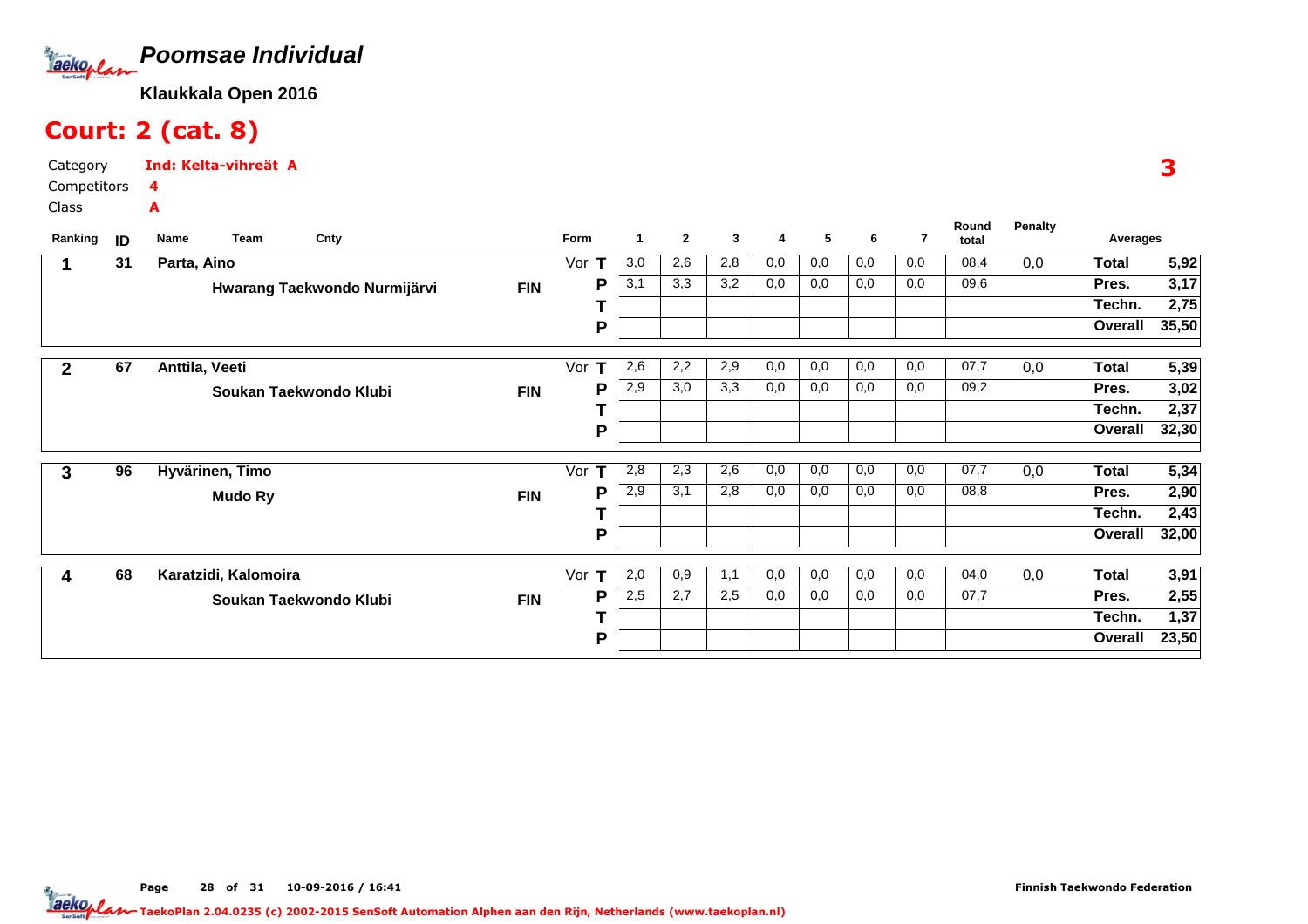

# Court: 2 (cat. 9)

Category CompetitorsClassInd: Siniset Male A4A

| Ranking      | ID | Name          | Team              | Cnty                        |            | Form     | $\mathbf 1$ | $\mathbf{2}$ | 3   | 4   | 5   | 6   | 7   | Round<br>total | Penalty | Averages     |       |
|--------------|----|---------------|-------------------|-----------------------------|------------|----------|-------------|--------------|-----|-----|-----|-----|-----|----------------|---------|--------------|-------|
|              | 37 |               | Halenius, Eero    |                             |            | Vor      | 2,7         | 2,3          | 2,1 | 0,0 | 0,0 | 0,0 | 0,0 | 07,1           | 0,0     | <b>Total</b> | 5,65  |
|              |    |               |                   | Klaukkalan Tae Kwon Do Ry   | <b>FIN</b> | P        | 2,7         | 3,1          | 3,0 | 0,0 | 0,0 | 0,0 | 0,0 | 08,8           |         | Pres.        | 3,08  |
|              |    |               |                   |                             |            |          |             |              |     |     |     |     |     |                |         | Techn.       | 2,57  |
|              |    |               |                   |                             |            | P        |             |              |     |     |     |     |     |                |         | Overall      | 33,90 |
| $\mathbf{2}$ | 53 | Torppa, Elias |                   |                             |            | Vor<br>т | 2,8         | 2,6          | 2,5 | 0,0 | 0,0 | 0,0 | 0,0 | 07,9           | 0,0     | Total        | 5,63  |
|              |    |               |                   | Klaukkalan Tae Kwon Do Ry   | <b>FIN</b> | Р        | 3,1         | 3,3          | 3,3 | 0,0 | 0,0 | 0,0 | 0,0 | 09,7           |         | Pres.        | 3,17  |
|              |    |               |                   |                             |            |          |             |              |     |     |     |     |     |                |         | Techn.       | 2,46  |
|              |    |               |                   |                             |            | P        |             |              |     |     |     |     |     |                |         | Overall      | 33,80 |
| 3            | 56 |               | Virtaharju, Risto |                             |            | Vor<br>т | 2,9         | 2,4          | 2,5 | 0,0 | 0,0 | 0,0 | 0,0 | 07,8           | 0,0     | <b>Total</b> | 5,63  |
|              |    |               |                   | <b>Kuopion Taekwondo Ry</b> | <b>FIN</b> | Р        | 3,1         | 3,2          | 3,0 | 0,0 | 0,0 | 0,0 | 0,0 | 09,3           |         | Pres.        | 3,06  |
|              |    |               |                   |                             |            |          |             |              |     |     |     |     |     |                |         | Techn.       | 2,56  |
|              |    |               |                   |                             |            | P        |             |              |     |     |     |     |     |                |         | Overall      | 33,80 |
| 4            | 38 | Ismail, Omar  |                   |                             |            | т<br>Vor | 2,9         | 1,8          | 2,5 | 0,0 | 0,0 | 0,0 | 0,0 | 07,2           | 0,0     | Total        | 5,52  |
|              |    |               |                   | Klaukkalan Tae Kwon Do Ry   | <b>FIN</b> | P        | 3,1         | 3,2          | 3,2 | 0,0 | 0,0 | 0,0 | 0,0 | 09,5           |         | Pres.        | 3,12  |
|              |    |               |                   |                             |            |          |             |              |     |     |     |     |     |                |         | Techn.       | 2,40  |
|              |    |               |                   |                             |            | P        |             |              |     |     |     |     |     |                |         | Overall      | 33,10 |

Page 29 of 31 10-09-2016 / 16:41 29 of 31 10-09-2016 / 16:4

3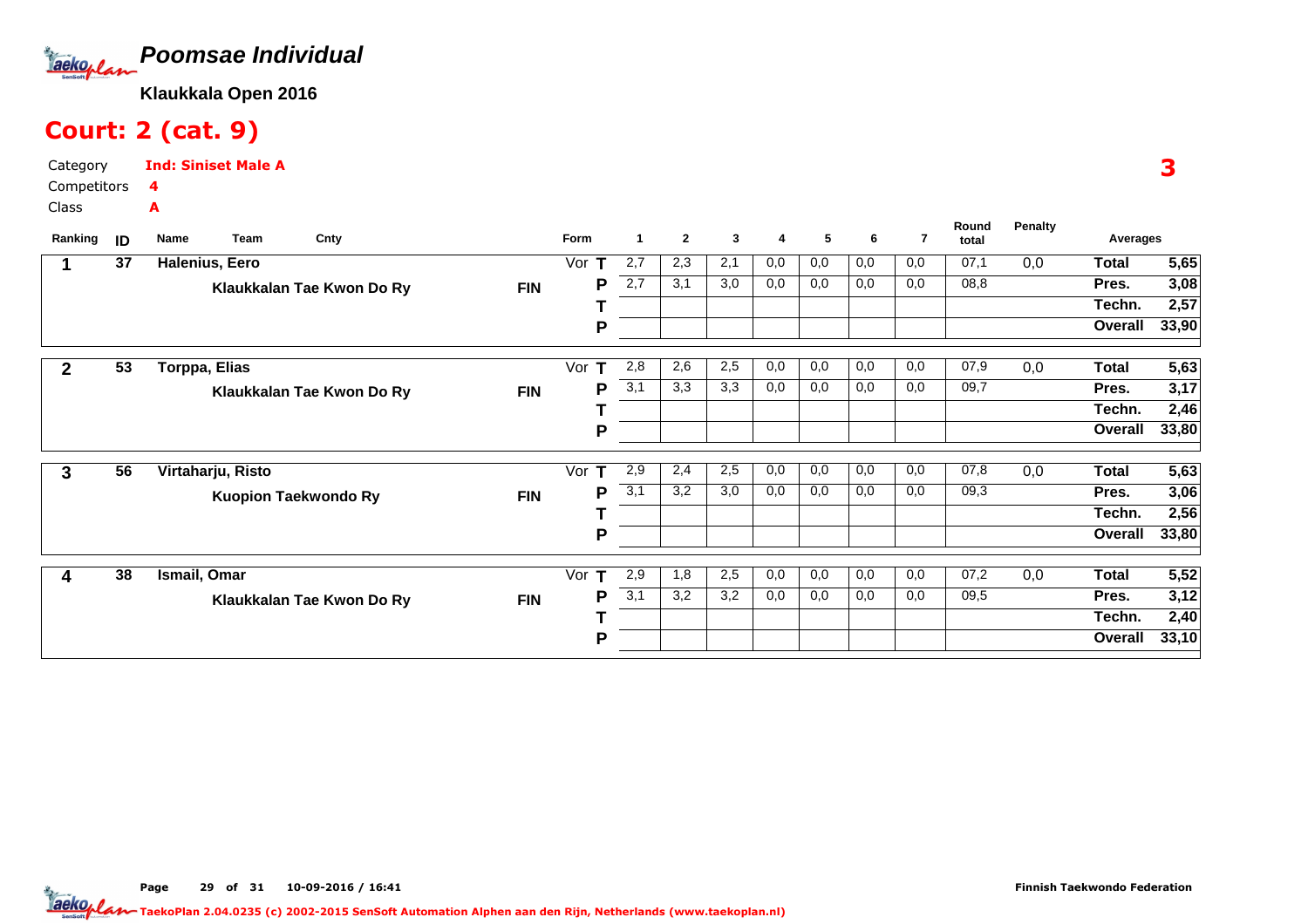

# Court: 2 (cat. 10)

Category CompetitorsClassInd: Siniset Female A5A

| Ranking      | ID              | Name<br><b>Team</b><br>Cnty  |            | Form    | 1                | $\mathbf{2}$ | 3   | 4   | 5   | 6   | $\overline{7}$ | Round<br>total | <b>Penalty</b>   | Averages     |       |
|--------------|-----------------|------------------------------|------------|---------|------------------|--------------|-----|-----|-----|-----|----------------|----------------|------------------|--------------|-------|
|              | 75              | Kortelainen, Aino            |            | Vor $T$ | 2,8              | 3,1          | 2,7 | 0,0 | 0,0 | 0,0 | 0,0            | 08,6           | 0,0              | <b>Total</b> | 6,20  |
|              |                 | Taekwondourheilijat 2011     | <b>FIN</b> | P       | 3,4              | 3,2          | 3,3 | 0,0 | 0,0 | 0,0 | 0,0            | 09,9           |                  | Pres.        | 3,31  |
|              |                 |                              |            |         |                  |              |     |     |     |     |                |                |                  | Techn.       | 2,88  |
|              |                 |                              |            | P       |                  |              |     |     |     |     |                |                |                  | Overall      | 37,20 |
| $\mathbf{2}$ | $\overline{19}$ | Uuskoski, Patricia           |            | Vor $T$ | 2,5              | 2,9          | 2,7 | 0,0 | 0,0 | 0,0 | 0,0            | 08,1           | $\overline{0,0}$ | <b>Total</b> | 5,94  |
|              |                 | <b>Espoo Hwarang Team Ry</b> | <b>FIN</b> | P       | $\overline{3,2}$ | 3,1          | 3,3 | 0,0 | 0,0 | 0,0 | 0,0            | 09,6           |                  | Pres.        | 3,20  |
|              |                 |                              |            |         |                  |              |     |     |     |     |                |                |                  | Techn.       | 2,73  |
|              |                 |                              |            | P       |                  |              |     |     |     |     |                |                |                  | Overall      | 35,60 |
| 3            | 70              | <b>Pavlikov, Khelsey</b>     |            | Vor T   | 2,2              | 2,6          | 2,5 | 0,0 | 0,0 | 0,0 | 0,0            | 07,3           | 0,0              | <b>Total</b> | 5,51  |
|              |                 | Soukan Taekwondo Klubi       | <b>FIN</b> | P       | 3,1              | 3,0          | 3,2 | 0,0 | 0,0 | 0,0 | 0,0            | 09,3           |                  | Pres.        | 3,11  |
|              |                 |                              |            |         |                  |              |     |     |     |     |                |                |                  | Techn.       | 2,40  |
|              |                 |                              |            | P       |                  |              |     |     |     |     |                |                |                  | Overall      | 33,10 |
| 4            | 65              | Lindgren, Maria              |            | Vor $T$ | 2,2              | 2,6          | 2,5 | 0,0 | 0,0 | 0,0 | 0,0            | 07,3           | 0,0              | <b>Total</b> | 5,41  |
|              |                 | Porin Taekwondoseura Ry      | <b>FIN</b> | P       | $\overline{3,0}$ | 3,0          | 3,1 | 0,0 | 0,0 | 0,0 | 0,0            | 09,1           |                  | Pres.        | 3,03  |
|              |                 |                              |            |         |                  |              |     |     |     |     |                |                |                  | Techn.       | 2,38  |
|              |                 |                              |            | P       |                  |              |     |     |     |     |                |                |                  | Overall      | 32,50 |
| 5            | 85              | Kyngäs, Päivi                |            | Vor $T$ | 2,1              | 2,4          | 2,2 | 0,0 | 0,0 | 0,0 | 0,0            | 06,7           | 0,0              | <b>Total</b> | 4,99  |
|              |                 | Vihdin Taekwondoseura Ry     | <b>FIN</b> | P       | 2,9              | 2,8          | 2,9 | 0,0 | 0,0 | 0,0 | 0,0            | 08,6           |                  | Pres.        | 2,83  |
|              |                 |                              |            |         |                  |              |     |     |     |     |                |                |                  | Techn.       | 2,15  |
|              |                 |                              |            | P       |                  |              |     |     |     |     |                |                |                  | Overall      | 29,90 |

3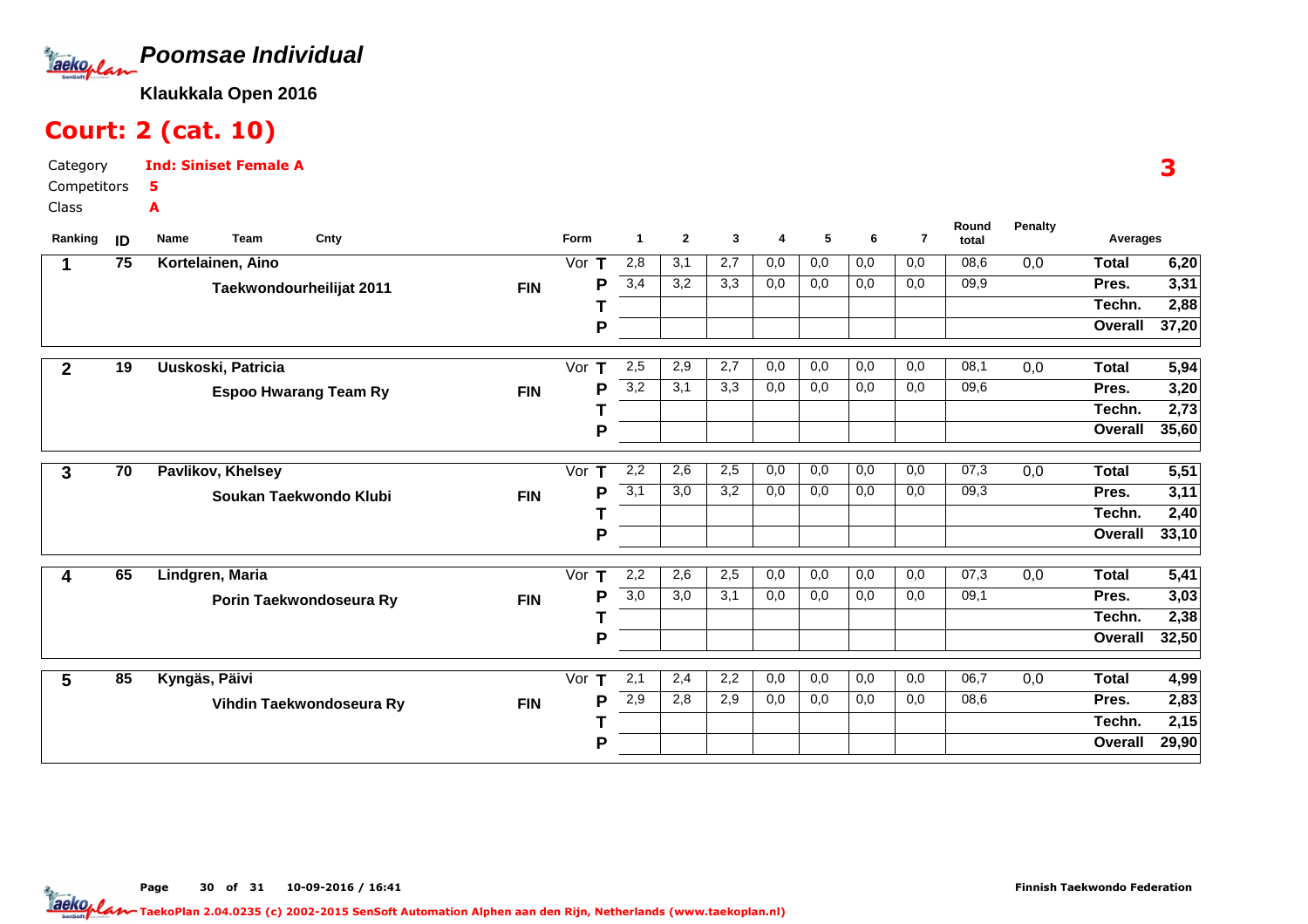

# Court: 2 (cat. 11)

Category CompetitorsClassInd: Puna-mustat A6A

| Ranking        | ID              | Team<br>Cnty<br>Name         |            | Form               | $\blacktriangleleft$ | $\mathbf{2}$ | 3   | 4   | 5                | 6   | $\overline{7}$ | Round<br>total | <b>Penalty</b>   | Averages     |                   |
|----------------|-----------------|------------------------------|------------|--------------------|----------------------|--------------|-----|-----|------------------|-----|----------------|----------------|------------------|--------------|-------------------|
| 1              | 84              | Kamphuis, Robert             |            | Vor $T$            | 2,5                  | 2,7          | 2,5 | 0,0 | $\overline{0,0}$ | 0,0 | 0,0            | 07,7           | $\overline{0,0}$ | <b>Total</b> | 5,60              |
|                |                 | Vihdin Taekwondoseura Ry     | <b>FIN</b> | P                  | 3,2                  | 3,1          | 3,0 | 0,0 | 0,0              | 0,0 | 0,0            | 09,3           |                  | Pres.        | 3,10              |
|                |                 |                              |            |                    |                      |              |     |     |                  |     |                |                |                  | Techn.       | 2,50              |
|                |                 |                              |            | P                  |                      |              |     |     |                  |     |                |                |                  | Overall      | 33,60             |
| $\overline{2}$ | $\overline{43}$ | Patrikainen, Riitta          |            | Vor<br>$\mathbf T$ | 2,3                  | 2,1          | 2,6 | 0,0 | 0,0              | 0,0 | 0,0            | 07,0           | $\overline{0,0}$ | <b>Total</b> | 5,48              |
|                |                 | Klaukkalan Tae Kwon Do Ry    | <b>FIN</b> | P                  | 3,0                  | 3,0          | 3,1 | 0,0 | 0,0              | 0,0 | 0,0            | 09,1           |                  | Pres.        | 3,06              |
|                |                 |                              |            |                    |                      |              |     |     |                  |     |                |                |                  | Techn.       | 2,41              |
|                |                 |                              |            | P                  |                      |              |     |     |                  |     |                |                |                  | Overall      | 32,90             |
| 3              | $\overline{59}$ | Jansson, Timo                |            | Vor<br>$\mathbf T$ | 2,5                  | 2,5          | 2,5 | 0,0 | 0,0              | 0,0 | 0,0            | 07,5           | 0,0              | <b>Total</b> | 5,45              |
|                |                 | <b>Mudo Ry</b>               | <b>FIN</b> | P                  | 3,2                  | 3,1          | 2,9 | 0,0 | 0,0              | 0,0 | 0,0            | 09,2           |                  | Pres.        | 3,10              |
|                |                 |                              |            |                    |                      |              |     |     |                  |     |                |                |                  | Techn.       | $\overline{2,35}$ |
|                |                 |                              |            | P                  |                      |              |     |     |                  |     |                |                |                  | Overall      | 32,70             |
| 4              | 21              | Petjoi, Tommi                |            | Vor<br>$\mathbf T$ | 2,3                  | 2,3          | 2,6 | 0,0 | 0,0              | 0,0 | 0,0            | 07,2           | 0,0              | <b>Total</b> | 5,42              |
|                |                 | Helsingin Itsepuolustuskoulu | <b>FIN</b> | P                  | 3,1                  | 3,1          | 2,9 | 0,0 | 0,0              | 0,0 | 0,0            | 09,1           |                  | Pres.        | 3,06              |
|                |                 |                              |            |                    |                      |              |     |     |                  |     |                |                |                  | Techn.       | 2,35              |
|                |                 |                              |            | P                  |                      |              |     |     |                  |     |                |                |                  | Overall      | 32,50             |
| 5              | 35              | <b>Turunen, Tuomas</b>       |            | Vor $T$            | 2,2                  | 2,4          | 2,6 | 0,0 | 0,0              | 0,0 | 0,0            | 07,2           | $\overline{0,0}$ | <b>Total</b> | 5,25              |
|                |                 | Keravan Taekwondoseura Ry    | <b>FIN</b> | Ρ                  | 3,1                  | 3,0          | 3,0 | 0,0 | 0,0              | 0,0 | 0,0            | 09,1           |                  | Pres.        | 3,01              |
|                |                 |                              |            |                    |                      |              |     |     |                  |     |                |                |                  | Techn.       | 2,23              |
|                |                 |                              |            | P                  |                      |              |     |     |                  |     |                |                |                  | Overall      | 31,50             |
| $6\phantom{1}$ | 18              | Suolinna, Jani               |            | Vor<br>т           | 1,9                  | 1,9          | 2,2 | 0,0 | 0,0              | 0,0 | 0,0            | 06,0           | 0,0              | <b>Total</b> | 4,99              |
|                |                 | <b>Espoo Hwarang Team Ry</b> | <b>FIN</b> | P                  | 2,9                  | 2,7          | 2,8 | 0,0 | 0,0              | 0,0 | 0,0            | 08,4           |                  | Pres.        | $\overline{2,83}$ |
|                |                 |                              |            |                    |                      |              |     |     |                  |     |                |                |                  | Techn.       | $\overline{2,15}$ |
|                |                 |                              |            | Ρ                  |                      |              |     |     |                  |     |                |                |                  | Overall      | 29,90             |
|                |                 |                              |            |                    |                      |              |     |     |                  |     |                |                |                  |              |                   |

3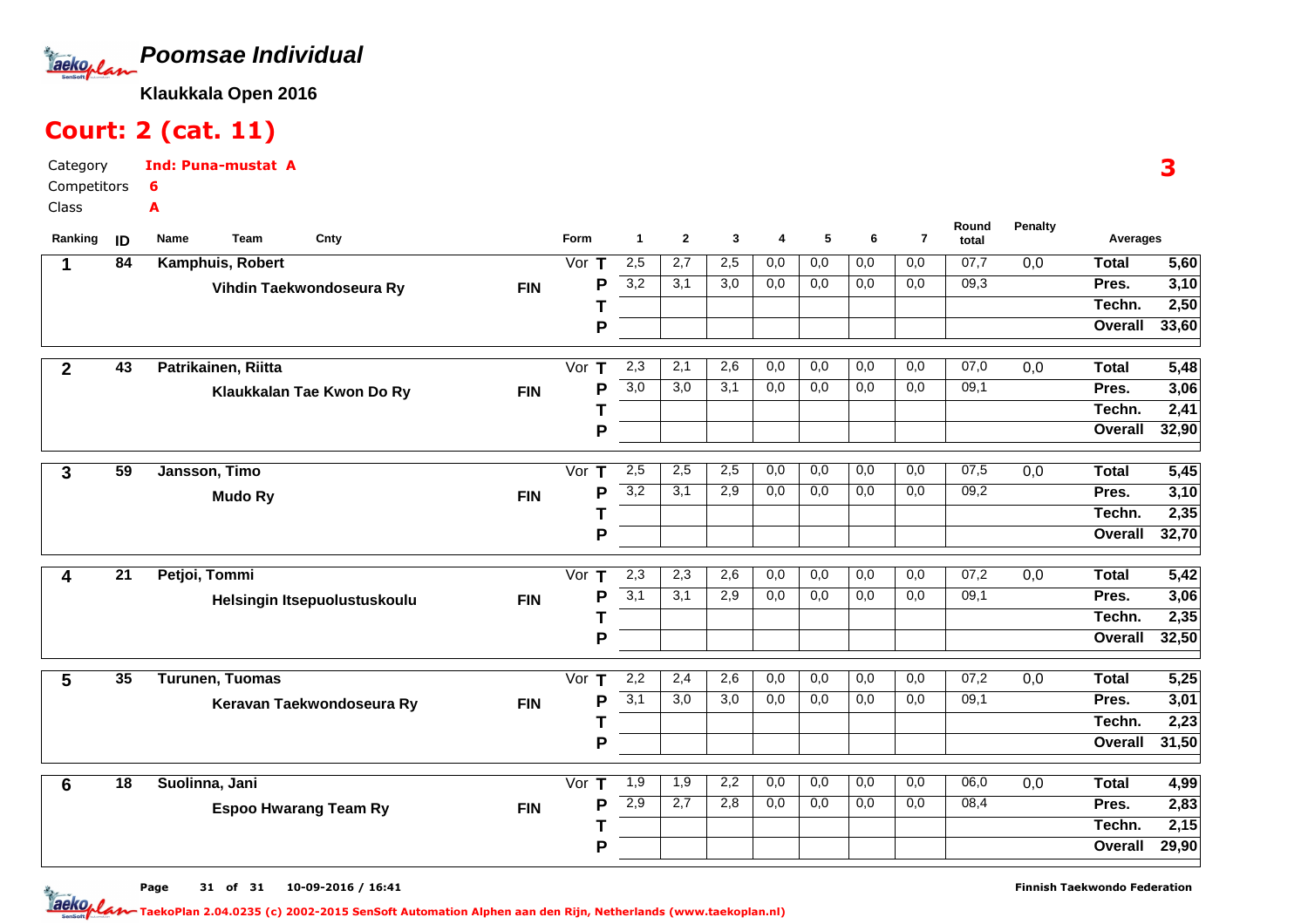

# Court: 1 (cat. 8)

A

Category Pair: Parit, alle 17 ACompetitors3

Class

| <b>Ranking Name</b> |                                       | Team | Cnty       | Form                |     | $\mathbf{2}$ | 3   | 4   | 5   | 6   |     | Total<br>round | <b>Penalty</b> | <b>Total points</b> |       |
|---------------------|---------------------------------------|------|------------|---------------------|-----|--------------|-----|-----|-----|-----|-----|----------------|----------------|---------------------|-------|
| 1                   | <b>EHT, Kuopio</b>                    | 1    | <b>FIN</b> | Vor<br>$\mathbf{T}$ | 2,7 | 2,6          | 3,1 | 3,2 | 2,8 | 0,0 | 0,0 | 14,4           | 0,0            | <b>Total</b>        | 6,74  |
|                     | Koivistoinen, Veeti / Huuskonen, Eevi |      |            | P                   | 3,8 | 3,7          | 4,0 | 3,8 | 3,8 | 0,0 | 0,0 | 19,1           |                | Pres.               | 3,85  |
|                     |                                       |      |            |                     |     |              |     |     |     |     |     |                |                | Techn.              | 2,88  |
|                     |                                       |      |            | P                   |     |              |     |     |     |     |     |                |                | Overall             | 67,50 |
| $\overline{2}$      | Klaukkala, Pori                       | 1    | <b>FIN</b> | Vor<br>Т            | 2,4 | 2,7          | 3,1 | 2,7 | 1,9 | 0,0 | 0,0 | 12,8           | 0,0            | <b>Total</b>        | 6,11  |
|                     | Halonen, Daniel / Tuokko, Tara        |      |            | P                   | 3,5 | 3,8          | 3,6 | 3,3 | 3,3 | 0,0 | 0,0 | 17,5           |                | Pres.               | 3,50  |
|                     |                                       |      |            |                     |     |              |     |     |     |     |     |                |                | Techn.              | 2,61  |
|                     |                                       |      |            | P                   |     |              |     |     |     |     |     |                |                | Overall             | 61,40 |
| $\mathbf{3}$        | Vihdin Taekwondoseura Ry              | 1    | <b>FIN</b> | Vor<br>т            | 2,1 | 2,2          | 2,9 | 2,2 | 1,7 | 0,0 | 0,0 | 11,1           | 0,0            | <b>Total</b>        | 5,46  |
|                     | Leiritie, Tapio / livarinen, Jessica  |      |            | P                   | 3,2 | 3,5          | 3,3 | 3,1 | 3,1 | 0,0 | 0,0 | 16,2           |                | Pres.               | 3,21  |
|                     |                                       |      |            |                     |     |              |     |     |     |     |     |                |                | Techn.              | 2,25  |
|                     |                                       |      |            | P                   |     |              |     |     |     |     |     |                |                | Overall             | 55,00 |

3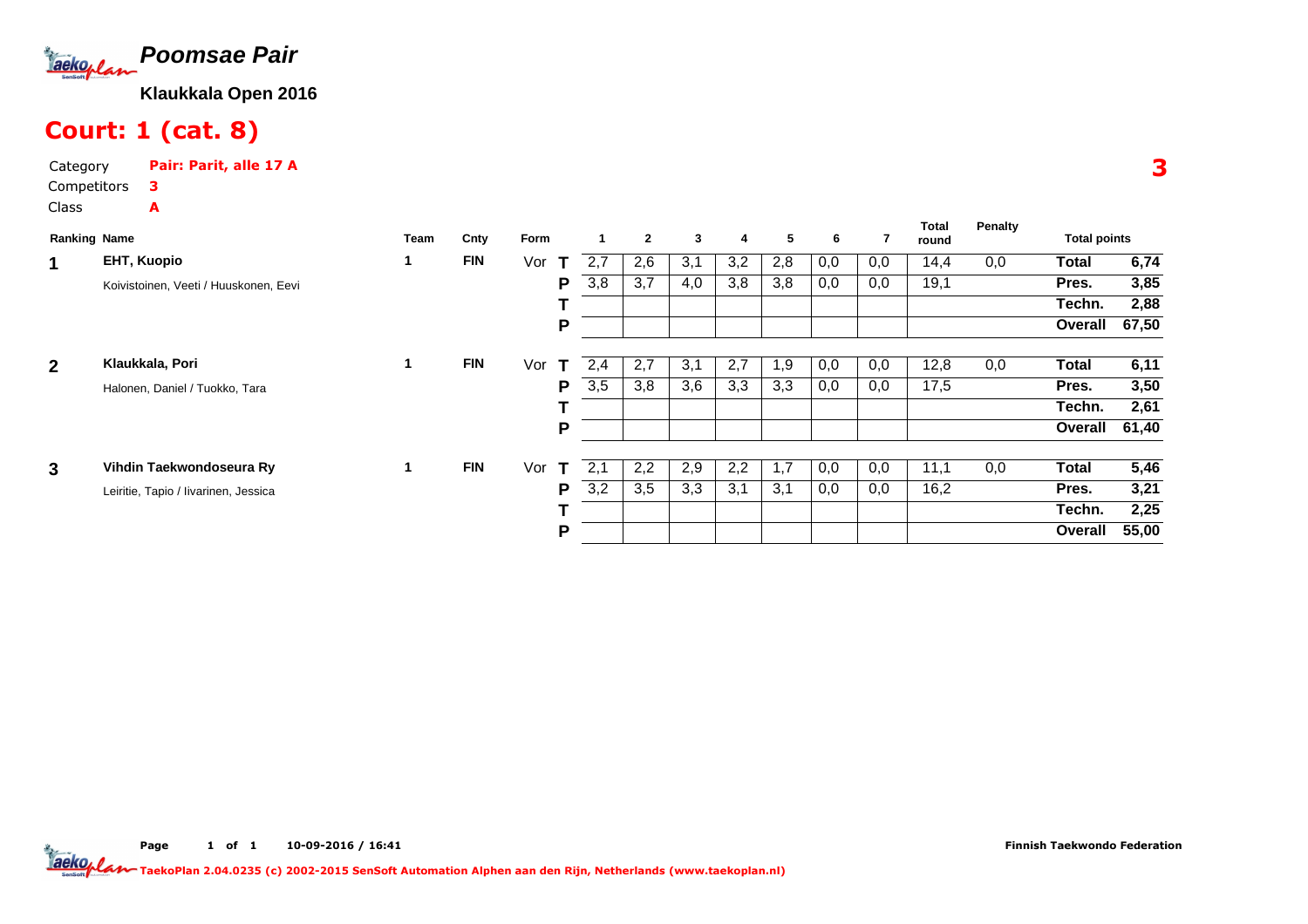

# Court: 2 (cat. 5)

Category Pair: Parit, ilves ACompetitors3A

Class

| <b>Ranking Name</b> |                                   | <b>Team</b> | Cnty       | Form               |     | $\overline{2}$ | 3   | 4   | 5   | 6   |     | Total<br>round | <b>Penalty</b> | <b>Total points</b> |       |
|---------------------|-----------------------------------|-------------|------------|--------------------|-----|----------------|-----|-----|-----|-----|-----|----------------|----------------|---------------------|-------|
| 1                   | Taekwondourheilijat 2011          |             | <b>FIN</b> | Vor<br>$\mathbf T$ | 2.8 | 1,8            | 2,3 | 2,3 | 2,9 | 0,0 | 0,0 | 12,1           | 0,0            | <b>Total</b>        | 5,16  |
|                     | Victoria, Hentunen / Buuri, Bella |             |            | P                  | 3,2 | 2,5            | 2,3 | 2,9 | 3,0 | 0,0 | 0,0 | 13,9           |                | Pres.               | 2,81  |
|                     |                                   |             |            |                    |     |                |     |     |     |     |     |                |                | Techn.              | 2,35  |
|                     |                                   |             |            | P                  |     |                |     |     |     |     |     |                |                | Overall             | 50,90 |
| $\overline{2}$      | Hwarang Taekwondo Nurmijärvi      | 1           | <b>FIN</b> | Vor<br>$\mathbf T$ | 2,8 | 1,9            | 2,0 | 2,2 | 2,7 | 0,0 | 0,0 | 11,6           | 0,0            | Total               | 5,09  |
|                     | Suorela, Iisa / Myllynen, Niko    |             |            | P                  | 3,0 | 2,7            | 2,5 | 2,9 | 3,0 | 0,0 | 0,0 | 14,1           |                | Pres.               | 2,79  |
|                     |                                   |             |            |                    |     |                |     |     |     |     |     |                |                | Techn.              | 2,30  |
|                     |                                   |             |            | P                  |     |                |     |     |     |     |     |                |                | Overall             | 50,60 |
| 3                   | Klaukkalan Tae Kwon Do Ry         |             | <b>FIN</b> | Vor                | 2,6 | 1,7            | 1,9 | 2,0 | 2,7 | 0,0 | 0,0 | 10,9           | 0,0            | <b>Total</b>        | 4,59  |
|                     | Torppa, Iiris / Nygård, Samuel    |             |            | P                  | 2,8 | 2,3            | 2,2 | 2,8 | 2,9 | 0,0 | 0,0 | 13,0           |                | Pres.               | 2,60  |
|                     |                                   |             |            |                    |     |                |     |     |     |     |     |                |                | Techn.              | 1,98  |
|                     |                                   |             |            | P                  |     |                |     |     |     |     |     |                |                | Overall             | 45,50 |

Page 2 of 3 10-09-2016 / 16:42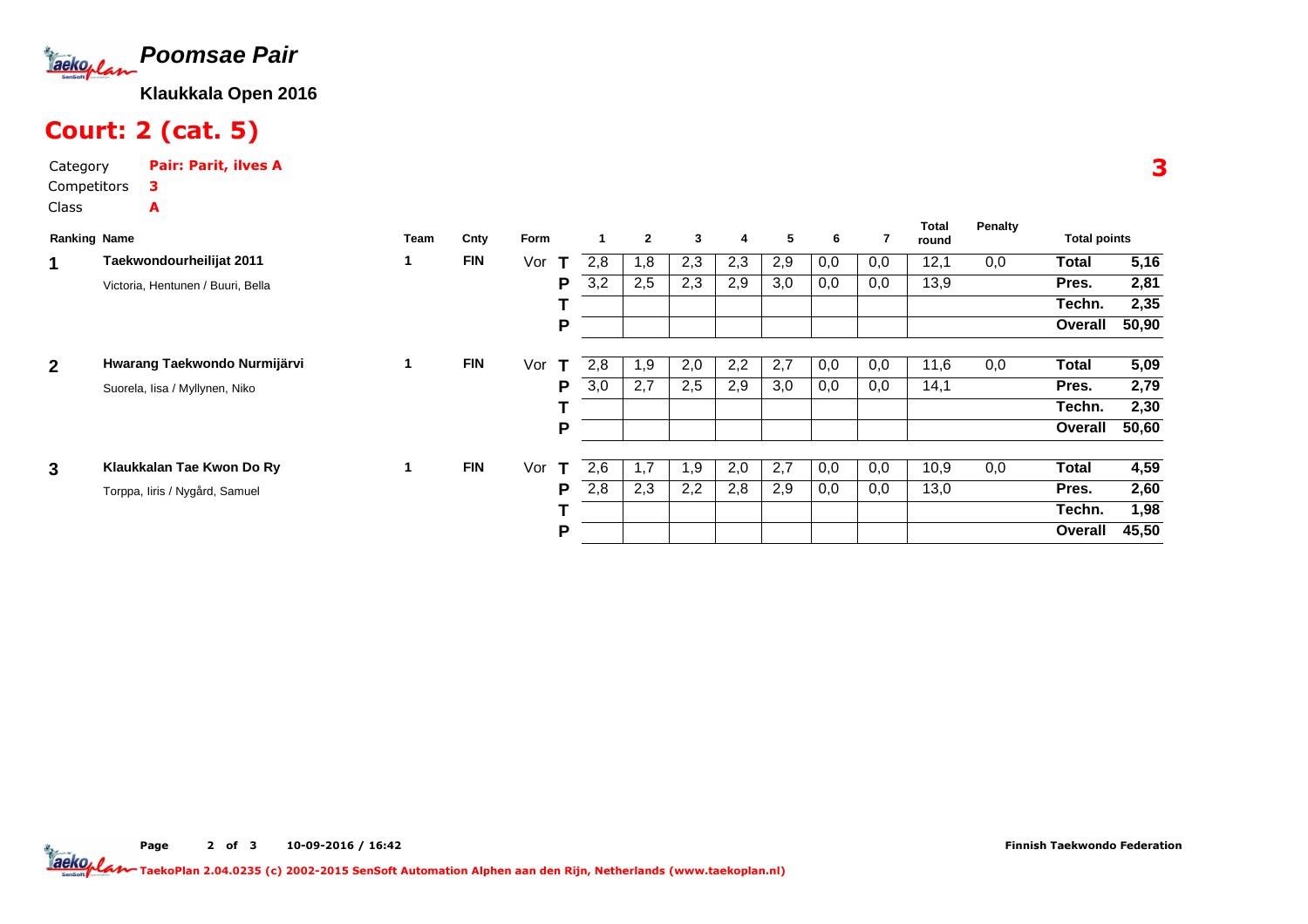

# Court: 2 (cat. 6)

A

Category Pair: Parit, ylemmät ACompetitors2

Class

| <b>Ranking Name</b> |                                         | Team | Cnty       | Form |   |     | $\mathbf{2}$ | 3   | 4   | 5.  | 6   |     | <b>Total</b><br>round | Penalty | <b>Total points</b> |       |
|---------------------|-----------------------------------------|------|------------|------|---|-----|--------------|-----|-----|-----|-----|-----|-----------------------|---------|---------------------|-------|
|                     | Klaukkalan Tae Kwon Do Ry               | 3    | <b>FIN</b> | Vor  |   | 2,2 | 2,4          | 2,2 | 0,0 | 0,0 | 0,0 | 0,0 | 06,8                  | 0,0     | Total               | 5,13  |
|                     | Patrikainen, Julianna / Harilainen, Tea |      |            |      | P | 2,9 | 3,1          | 3,1 | 0,0 | 0,0 | 0,0 | 0,0 | 09,1                  |         | Pres.               | 2,98  |
|                     |                                         |      |            |      |   |     |              |     |     |     |     |     |                       |         | Techn.              | 2,15  |
|                     |                                         |      |            |      | P |     |              |     |     |     |     |     |                       |         | Overall             | 30,80 |
| $\mathbf{2}$        | Klaukkalan Tae Kwon Do Ry               |      | <b>FIN</b> | Vor  |   | 2,3 | 2,2          | 2,0 | 0,0 | 0,0 | 0,0 | 0,0 | 06,5                  | 0,0     | Total               | 5,12  |
|                     | Ismail, Omar / Torppa, Elias            |      |            |      | P | 3,0 | 3,1          | 3,0 | 0,0 | 0,0 | 0,0 | 0,0 | 09,1                  |         | Pres.               | 3,02  |
|                     |                                         |      |            |      |   |     |              |     |     |     |     |     |                       |         | Techn.              | 2,10  |
|                     |                                         |      |            |      | P |     |              |     |     |     |     |     |                       |         | Overall             | 30,70 |

3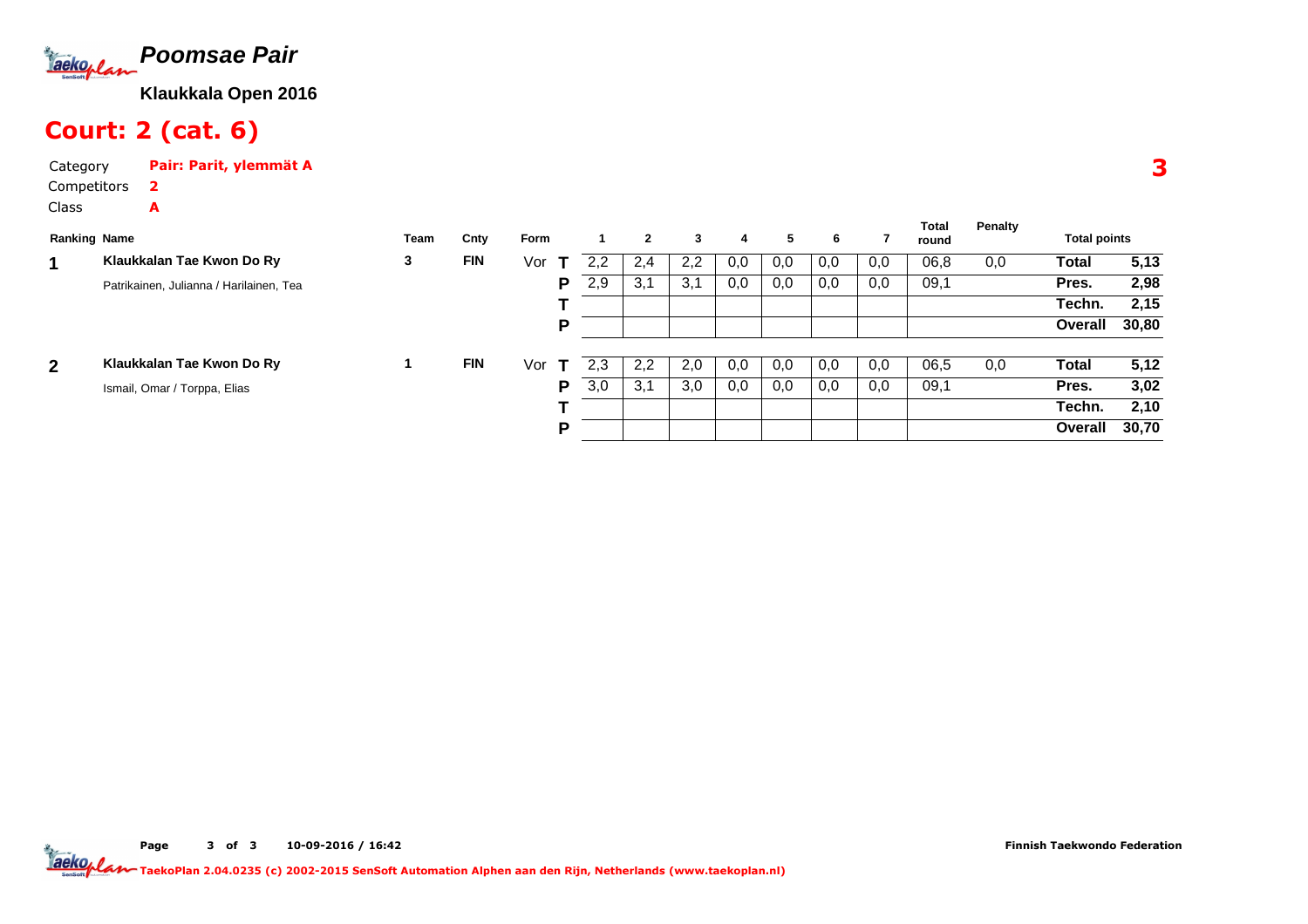

### Court: 1 (cat. 9)

1A

CategoryTeam: Ryhmät, alle 17 A

Competitors

Class

| <b>Ranking Name</b> |                                                    | Team | Cnty       | <b>Form</b> |     |     |     |       |      |     |     | Total<br>round | Penalty | <b>Total points</b> |       |
|---------------------|----------------------------------------------------|------|------------|-------------|-----|-----|-----|-------|------|-----|-----|----------------|---------|---------------------|-------|
|                     | EHT, Klaukkala, Mudo Lohja                         |      | <b>FIN</b> | Vor         |     | 2.4 | 3,3 | - 2.7 | -2.7 | 0,0 | 0,0 | 13,8           | 0,0     | Total               | 6,26  |
|                     | Huuskonen, Eevi / Suomalainen, Naam / Tuokko, Tara |      |            | D           | 3,7 | 3,6 | 4.0 | 3,6   | 3.6  | 0,0 | 0,0 | 18,5           |         | Pres.               | 3,65  |
|                     |                                                    |      |            |             |     |     |     |       |      |     |     |                |         | Techn.              | 2,61  |
|                     |                                                    |      |            | D           |     |     |     |       |      |     |     |                |         | Overall             | 63,20 |

3

**Total**